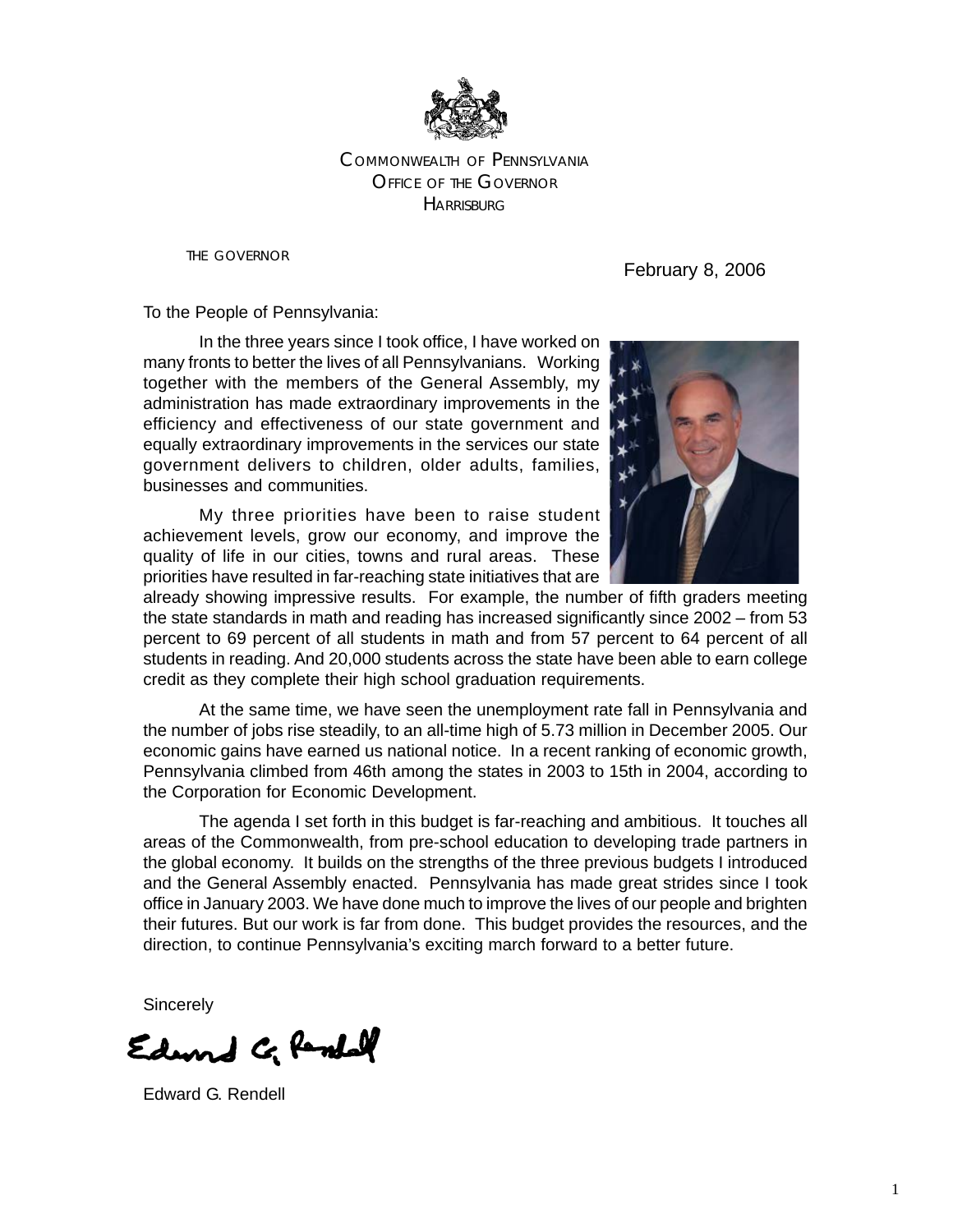

# *Commonwealth of Pennsylvania*

# *2006-07 Budget in Brief*

A complete copy of the *Governor's Executive Budget*, *Budget in Brief*  and more budget information can be found on our web site **http://www.budget.state.pa.us**  –click Budget & Financial Rpts–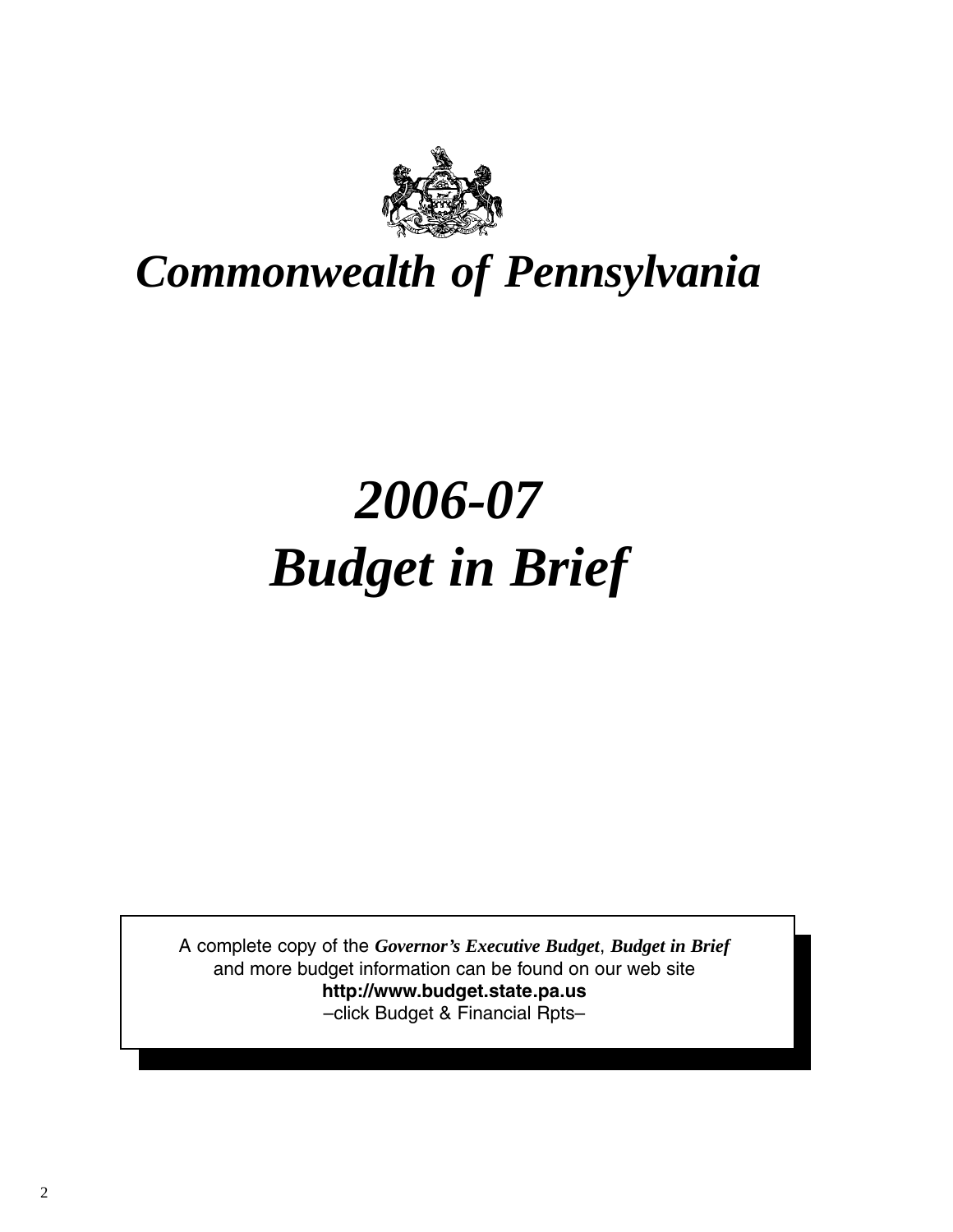## **TABLE OF CONTENTS**

|                                                                                                             | 4              |
|-------------------------------------------------------------------------------------------------------------|----------------|
|                                                                                                             | 5              |
|                                                                                                             | $\overline{7}$ |
|                                                                                                             | 8              |
| Promoting Job Creation and Improving PA's Competitiveness                                                   | 10             |
| Investing in Our Children, Investing in Our Future                                                          | 12             |
|                                                                                                             | 15             |
|                                                                                                             | 18             |
| Energy and the Environment: New Industries and<br>A Better Quality of Life for the 21 <sup>st</sup> Century | 20             |
| Public Safety and Security - A Commonwealth                                                                 | 21             |
| Transportation - Key to Pennsylvania Growth and Opportunity                                                 | 23             |
|                                                                                                             | 25             |
|                                                                                                             | 25             |
|                                                                                                             | 27             |
|                                                                                                             | 27             |
|                                                                                                             | 28             |
|                                                                                                             | 30             |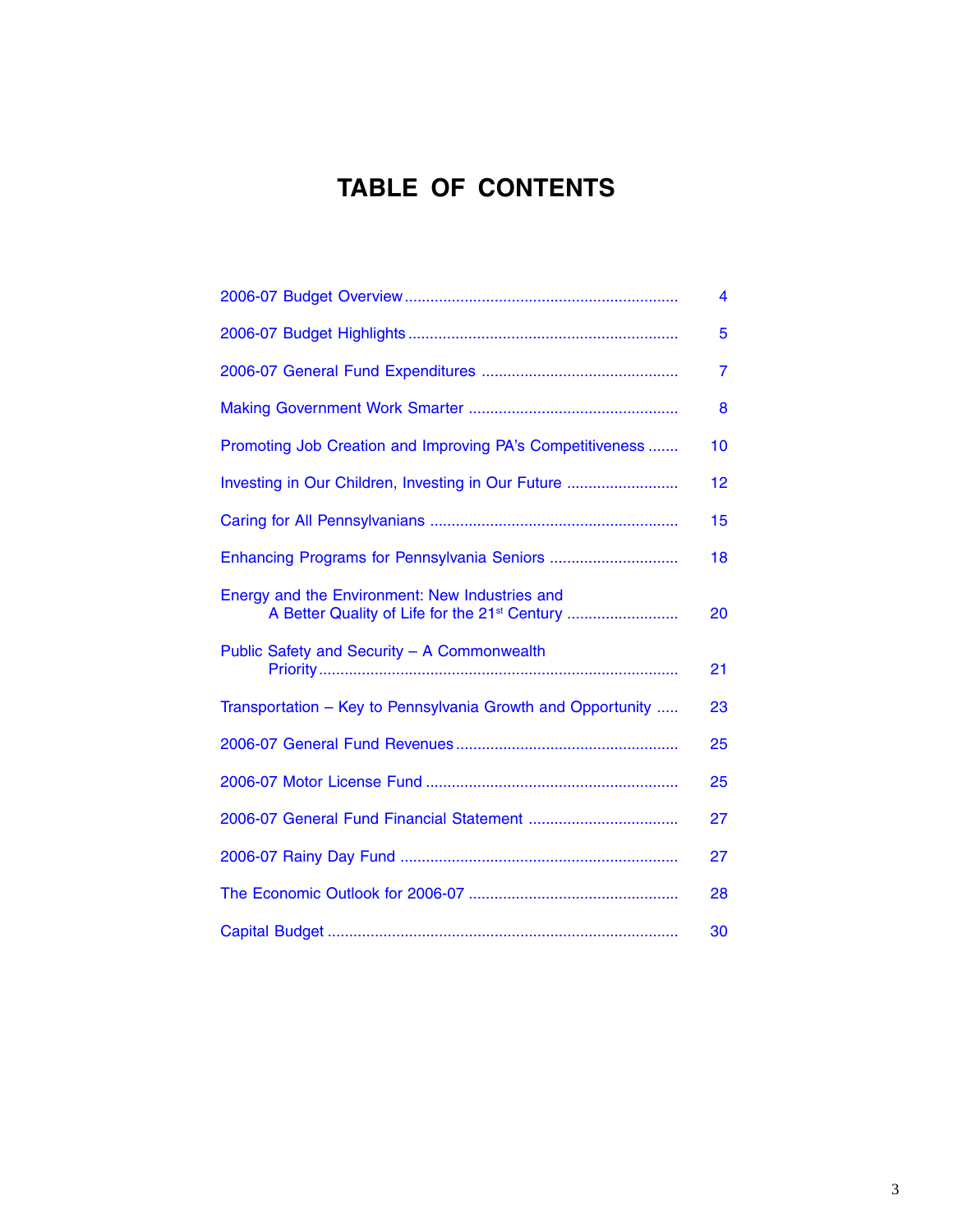## *Budget Overview*

<span id="page-3-0"></span>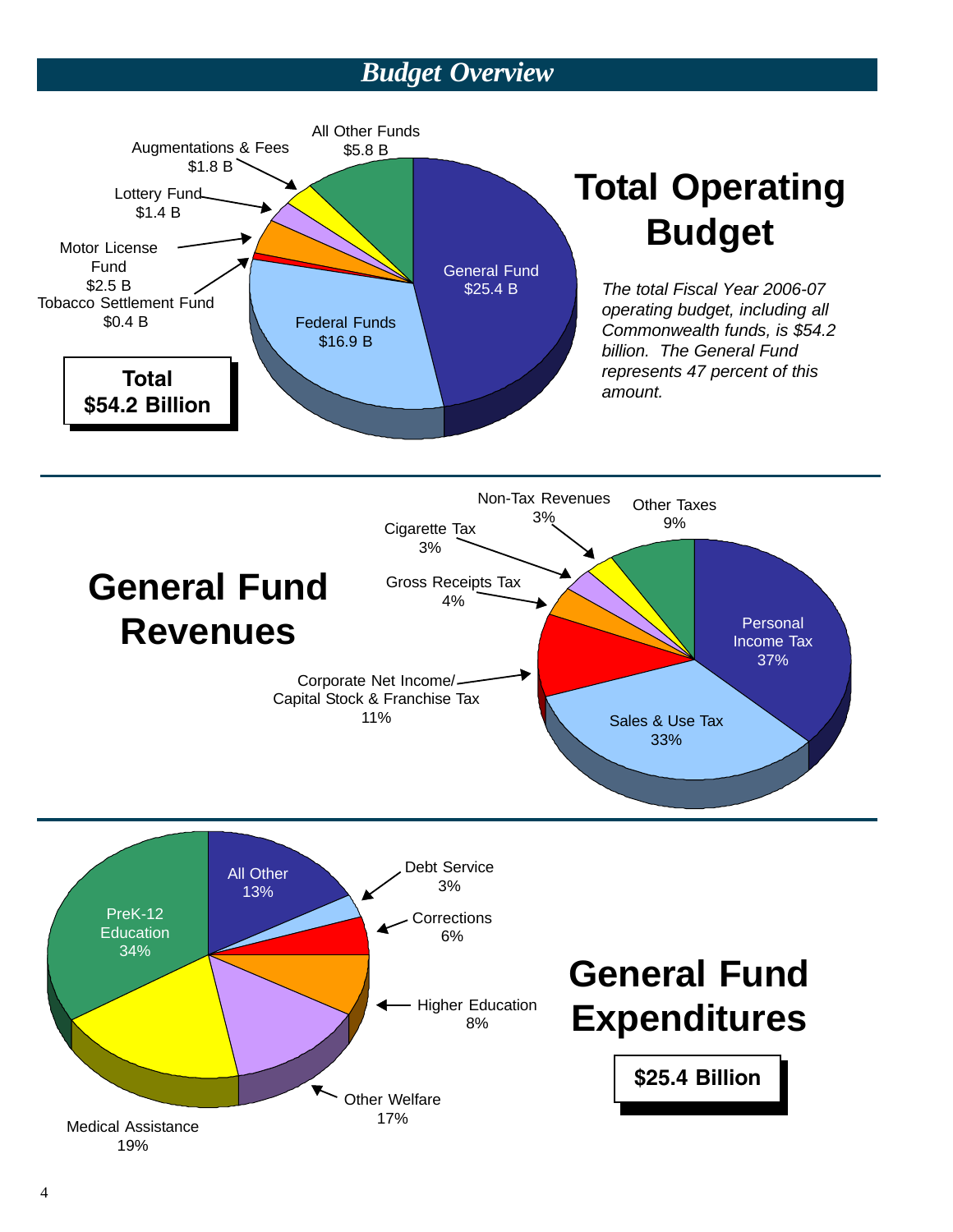<span id="page-4-0"></span>

- The 2006-07 budget invests in our children, promotes job creation, increases our state's global competitiveness and preserves the social safety net that protects the elderly, disabled and other Pennsylvanians in need.
- The 2006-07 General Fund budget is \$25.4 billion, an increase of \$923.8 million, or 3.8 percent, over 2005-06.
- In the 2006-07 budget, \$601.4 million, or nearly two-thirds, of the proposed \$923.8 million increase in General Fund expenditures is for Education.
- The 2006-07 budget reduces all spending other than education, public welfare and legally mandated debt service by 2.5 percent, while improving many vital state services.
- $\blacklozenge$  The 2006-07 budget holds the line on government and administrative spending  $-$  zero increase.
- The 2006-07 budget has no new taxes or tax increases.
- The 2006-07 budget re-invests savings realized through innovation and increased efficiency by eliminating waste and improving government operations, with \$841 million in annual savings achieved in 2005-06 and over \$1 billion projected in 2006-07.
- The 2006-07 budget reduces the Commonwealth's authorized complement by 2,272 positions with no lay-offs or cut-backs in government services. Through attrition and good management, the authorized state complement has been reduced by over 4,000 positions since Governor Rendell took office, with no lay-offs or service reductions.

## *Promoting Job Creation and Improving PA's Competitiveness*

- Jonas Salk Legacy Fund: Accelerating Medical *Research in Pennsylvania* – \$500 million of accelerated investments, which will leverage another \$500 million in matching funds, to promote biomedical research in Pennsylvania
- *World Trade PA* \$15 million to expand and promote the PA export network in key markets, encourage greater foreign investment in PA, and develop an operations center to provide critical export information to businesses
- **Business and Job Development** \$10 million in multiyear grants for new infrastructure and facility improvement projects
- **Nursing Initiative** \$10 million to address the state nursing shortage through the expansion of clinical education opportunities and nursing student retention activities
- *Highways and Bridges* \$130 million of additional new investment in smoother roads and safer bridges
- *Growing Greener II 2006-07 marks the second year* of this landmark \$625 million environmental initiative
- z *Business Tax Cuts to Improve PA's Ability to Compete for Jobs and Investments* – Over \$221 million in business tax reduction in 2006-07, for a cumulative total of \$1 billion during the Rendell Administration:
	- • **Net Operating Loss Carry-Forward** \$7.3 million, by increasing the per business cap from \$2 million to \$3 million
	- • **Research and Development Tax Credit** \$40 million, an increase of \$10 million over 2005-06 and \$25 million over 2002-03
	- • **Capital Stock and Franchise Tax** Accelerate the phase-out by one tenth of a mill (\$18.3 million) to lower the rate to 4.89 mills, a total reduction of \$204 million compared to 2005-06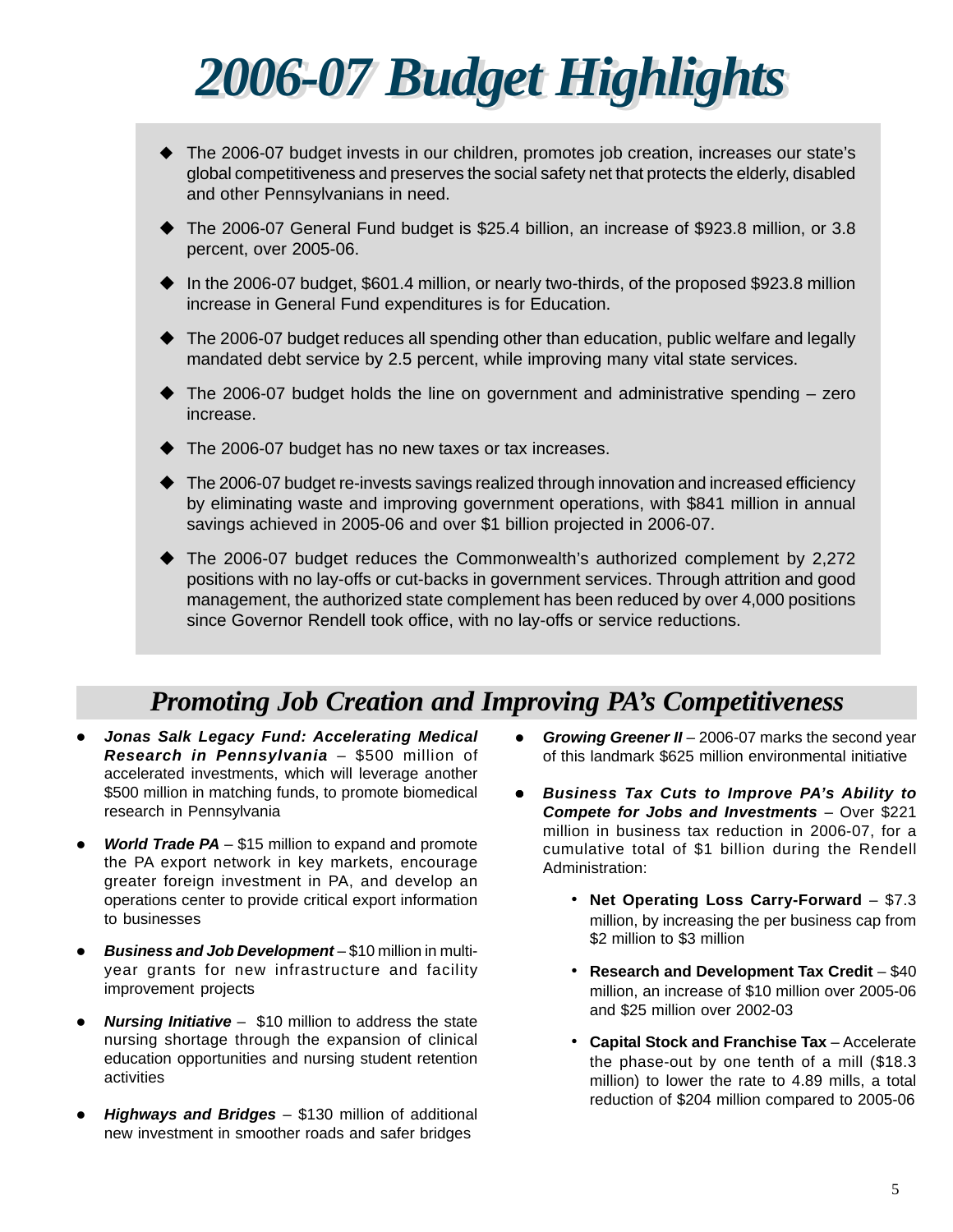## *Budget Highlights*

## *Investing in Our Children, Investing in Our Future*

- **PreK-12 Education** \$8.6 billion in total, a \$517 million, or 6.4 percent increase
- **Basic Education Funding** \$4.7 billion, a 5 percent increase to support PreK-12 education and assist all school districts in boosting spending toward the statewide foundation level
- **Special Education Funding** \$38.1 million, a 4 percent increase
- z *Accountability Block Grants* \$250 million, a \$50 million increase. Nearly 80,000 students are benefiting from pre-kindergarten, full-day kindergarten, reduced class sizes and tutoring as a result of 2005-06 Block Grant funding.
- **Science: It's Elementary** \$10 million, for a new program to provide hands-on learning equipment and intensive teacher training to elementary schools that commit to upgrading their science curriculum
- **Classrooms for the Future** \$20 million, for a new program to place Internet-equipped laptop computers on each student desk in mathematics, science, English and history high school classrooms and provide multimedia technology for teachers
- **Public Library Subsidy** \$75.5 million, a \$14.1 million increase. This is the largest amount ever appropriated by the Commonwealth in support of public libraries.
- **Higher Education Programs** Nearly \$2 billion in total, a 3.7 percent increase
- **Community Colleges** A \$12.6 million, or 5 percent, increase, including capital funding
- z *New Economy Technology Scholarship Program* \$3.7 million increase to provide grants to 500 more college students and raise the maximum annual grant to \$4,000
- **•** *Dual Enrollment* \$7 million, a \$2 million increase, to help high school students earn college credit while they complete their high school graduation requirements
- **Project 720** a total of \$9 million to transform Pennsylvania's high schools
- Head Start \$45 million, a \$15 million increase for Head Start pre-kindergarten classrooms, to serve a total of 6,250 children

## *Caring for all Pennsylvanians*

- *Cover All Kids* Inaugural year of a plan to provide access to affordable, comprehensive health care coverage for all uninsured children in Pennsylvania. First-year costs will be \$4.4 million in state funds and \$10.2 million in federal funds for 15,000 children in the first year.
- **PACE Plus Medicare** \$244.8 million to fund a comprehensive state pharmaceutical benefit that complements Medicare Part D and ensures that PACE enrollees will not incur an increase in out-of-pocket costs, with funding to enable an additional 120,000 people to be served by PACE by June 2007.
- *Medical Assistance* \$14.2 billion in combined state and federal funds to provide services to 1.9 million people with no reduction in eligibility requirements. Includes statewide expansion of Behavioral Health MA Managed Care.
- **Child Care** \$663.4 million in combined state and federal funds, an increase of \$112.3 million or 20 percent, to expand services to 16,860 more children,

increase the investment in Keystone Stars to improve the quality of early learning experiences, provide for a two percent cost-of-living adjustment, and maintain current programs.

- **Community Mental Retardation** \$1.5 billion in combined state and federal funds, an increase of \$90.9 million or 6.3 percent, including funds to provide home and community-based services to 806 more people, address new federal Medicaid requirements and provide for a 2 percent cost-of-living adjustment
- *Expanding Services for the Disabled \$297.2 million* in combined state and federal funds, an increase of \$57.7 million, or 24 percent, including funds to enable 1,500 more individuals to remain in their own homes as an alternative to nursing home care, and provide for a 2 percent cost-of-living adjustment
- **Long-Term Care** \$4.2 billion in combined state and federal funds to provide nursing home and home and community-based services. Includes funding for 2,800 additional seniors to remain in their homes as an alternative to nursing home care.

## *Public Safety and Security*

- 
- First Responders \$25 million to continue the the 2006 federal fiscal year. In state funds, \$500,000<br>Volunteer Company Grants program in 2005-06, and for the Pennsylvania Emergency Management Agency<br>another \$25 million
- **State Police** \$6.3 million for 90 additional troopers to **e Pandemic Preparedness** \$12.3 million in federal support public safety, bringing the State Police to its grants from the U.S. Department of Health and Human highest enlisted complement ever Services for pandemic influenza preparedness during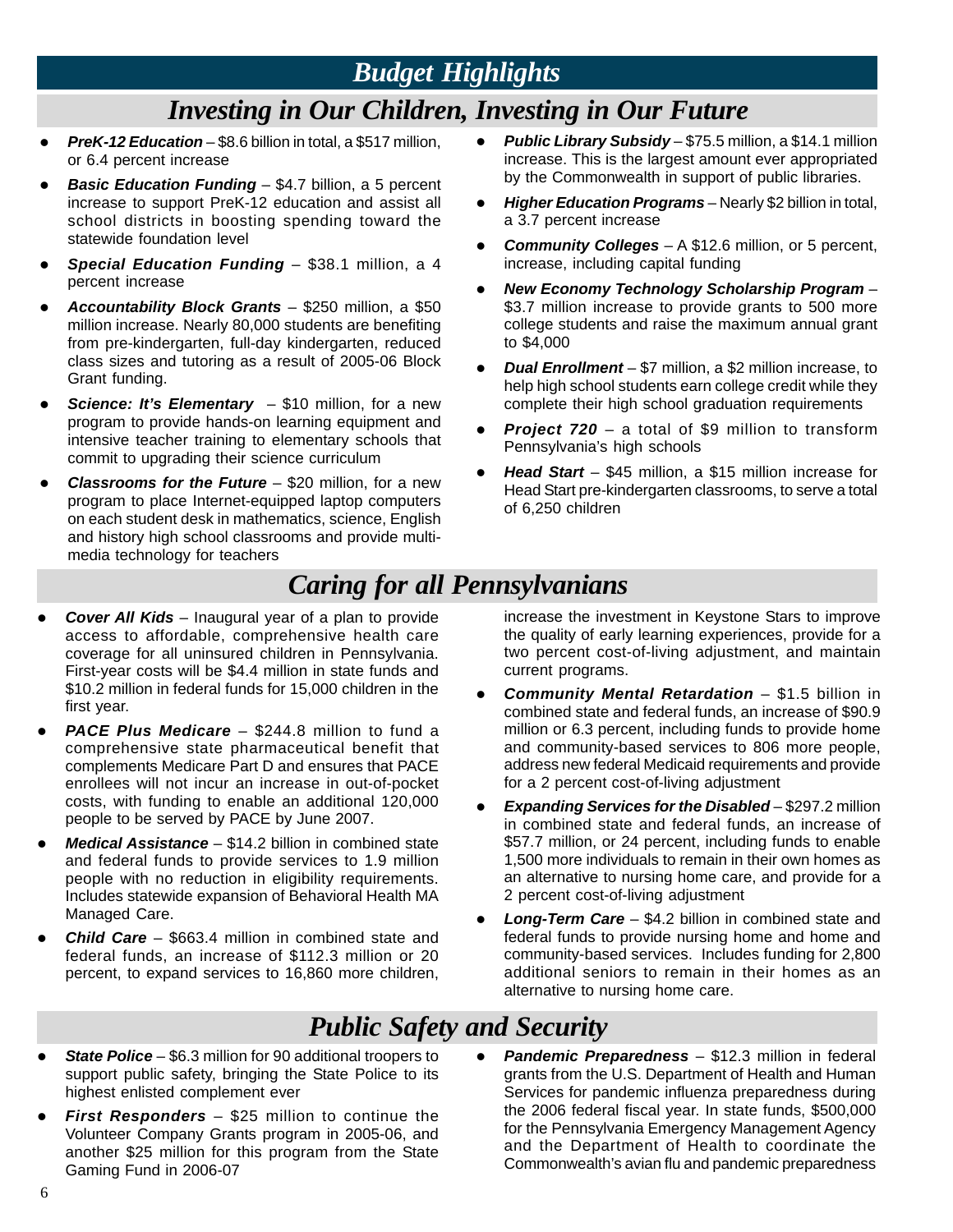## *2006-07 General Fund Expenditures*

<span id="page-6-0"></span>

|                                    | 2004-05 |               | 2005-06 |               | 2006-07                |
|------------------------------------|---------|---------------|---------|---------------|------------------------|
| <b>Department</b>                  |         | <b>Actual</b> |         | Available     | <b>Budget</b>          |
|                                    | \$      | 35,954        | \$      | $20,223$ $^2$ | \$<br>19,329 $2$       |
|                                    |         | 81,171        |         | 79,197        | 77,365                 |
|                                    |         | 74,977        |         | 81,200        | 79,200                 |
|                                    |         | 50,179        |         | 50,979        | 49,979                 |
|                                    |         | 1             |         | 1             | 1                      |
| Community & Economic Development   |         | 521,445       |         | 513,033       | 426,502                |
| Conservation and Natural Resources |         | 97,178        |         | 97,979        | 96,635                 |
|                                    |         | 1,330,876     |         | 1,345,590     | 1,394,215              |
|                                    |         | 9,406,889     |         | 9,699,267     | 10,278,068             |
|                                    |         | 7,836,304     |         | 8,114,207     | 8,631,273              |
|                                    |         | 1,464,063 3   |         | 1,475,481 3   | 1,522,570 $3$          |
|                                    |         | 57,914        |         | 61,362        | 75,500                 |
|                                    |         | 48,608        |         | 48,217        | 48,725                 |
| Emergency Management Agency        |         | 54,154        |         | 49,597 $4$    | 14.657 4               |
|                                    |         | 191,105       |         | 192,168       | 177,768                |
|                                    |         | 270,230       |         | 274,995       | 236,431                |
|                                    |         | 14            |         | 14            | 16                     |
|                                    |         | 7,500         |         | $\Omega$      | $\Omega$               |
|                                    |         | 110,807       |         | 108,423       | 115,452                |
|                                    |         | 7,320         |         | 7,400         | 7,300                  |
|                                    |         | 267,963       |         | 259,951       | 243,175                |
| Higher Education Assistance Agency |         | 419,473       |         | 428,741       | 451,347                |
| Historical & Museum Commission     |         | 37,405        |         | 33,352        | 30,577                 |
|                                    |         | 82,513        |         | 80,586        | 76,554                 |
|                                    |         | 45,423        |         | 45,423        | 47,557                 |
|                                    |         | 37,090        |         | 35,163        | 28,997                 |
|                                    |         | 261,615       |         | 265,305       | 264,231                |
|                                    |         | 97,936        |         | 115,210       | 113,916                |
|                                    |         | 340,907       |         | 346,193       | 346,193                |
|                                    |         | 1,300         |         | 1,363         | 1,385                  |
|                                    |         | 116,396       |         | 121,559       | 124,848                |
|                                    |         | 97,303        |         | 99,954        | 97,325                 |
|                                    |         | 12,331        |         | 12,150        | 12,013                 |
|                                    |         | 7,886,399     |         | 8,781,697     | 9,087,313              |
|                                    |         | 4,260,464 5   |         | 4,753,630 5   | 4,862,515 5            |
|                                    |         | 711,983       |         | 722, 194      | 724,298                |
|                                    |         | 927,324       |         | 956,889       | 1,023,577              |
|                                    |         | 632,547       |         | 838,526       | 880,831                |
|                                    |         | 384,182       |         | 421,717       | 460,062                |
|                                    |         | 969,899       |         | 1,088,741     | 1,136,030              |
|                                    |         | 214,108       |         | 174,382<br>6  | 179,540 <sup>6</sup>   |
|                                    |         | 2,371         |         | 2,300         | 2,300                  |
|                                    |         | 5,489         |         | 5,434         | 11,942                 |
|                                    |         | 4             |         | 4             | 4                      |
| State Employees Retirement System  |         |               |         |               |                        |
|                                    |         | 184,797       |         | 157,416 7     | $178,117$ <sup>7</sup> |
|                                    |         | 1,317         |         | 1,330         | 1,330                  |
|                                    |         | 334,784       |         | 325,332       | 328,925                |
|                                    |         | 287,815       |         | 293,571       | 299,442                |
|                                    |         | 46,969        |         | 31,761        | 29,483                 |
|                                    |         | 449,826       |         | 769,131       | 901,313                |
|                                    |         | 399,925 8     |         | 712,373       | 852,697                |
|                                    |         | 49,901        |         | 56,758        | 48,616                 |
| <b>GRAND TOTAL</b>                 | \$      | 23,054,037    | \$      | 24,501,456    | \$<br>25,425,266       |

<sup>1</sup> Includes recommended supplemental appropriations of \$197.419 million.

 $2$  Reflects transfer of Pre-admission Assessment costs to the Lottery Fund beginning in 2005-06 and transfer of PACE claims processing and other PACE operating costs to the Pharmaceutical Assistance Fund in 2005-06 and 2006-07. Total expenditures accounting for these changes are as follows: 2004-05 Actual = \$35,954,000; 2005-06 Available = \$37,295,000; and 2006-07 Budget = \$35,741,000. The 2005-06 fiscal year includes increased nonrecurring PACE claims processing costs due to the implementation of Medicare Part D.

<sup>3</sup> Includes State System of Higher Education.

 4 Reflects reduction of nonrecurring disaster recovery costs included in 2004-05 and 2005-06 and the transfer of \$25 million in Volunteer Company Grants to the State Gaming Fund beginning in 2006-07.

<sup>5</sup> Medical Assistance is funded by a variety of state sources and federal funds; only a portion of the costs are supported by the General Fund. For example, in 2006-07 total projected MA expenditures are \$14,173,044,000. Combined MA obligations from the General, Tobacco Settlement and Lottery Fund are as follows: 2004-05 Actual = \$4,337,061,000; 2005-06 Available = \$4,911,414,000; and 2006-07 Budget = \$5,267,271,000.

 $^6$  Reflects transfer of Lottery operations to the Lottery Fund beginning in 2005-06.

 $^7$  An updated cost distribution methodology was implemented in 2005-06, increasing the Motor License Fund share of State Police costs. The combined General Fund and Motor License Fund costs are as follows: 2004-05 Actual = \$553,274,000; 2005-06 Available = \$588,168,000; and 2006-07 Budget = \$661,998,000.

<sup>8</sup> Federal Fiscal Relief Funds of \$377.6 million were appropriated in lieu of State General Funds for General Obligation Debt Service in 2004-05.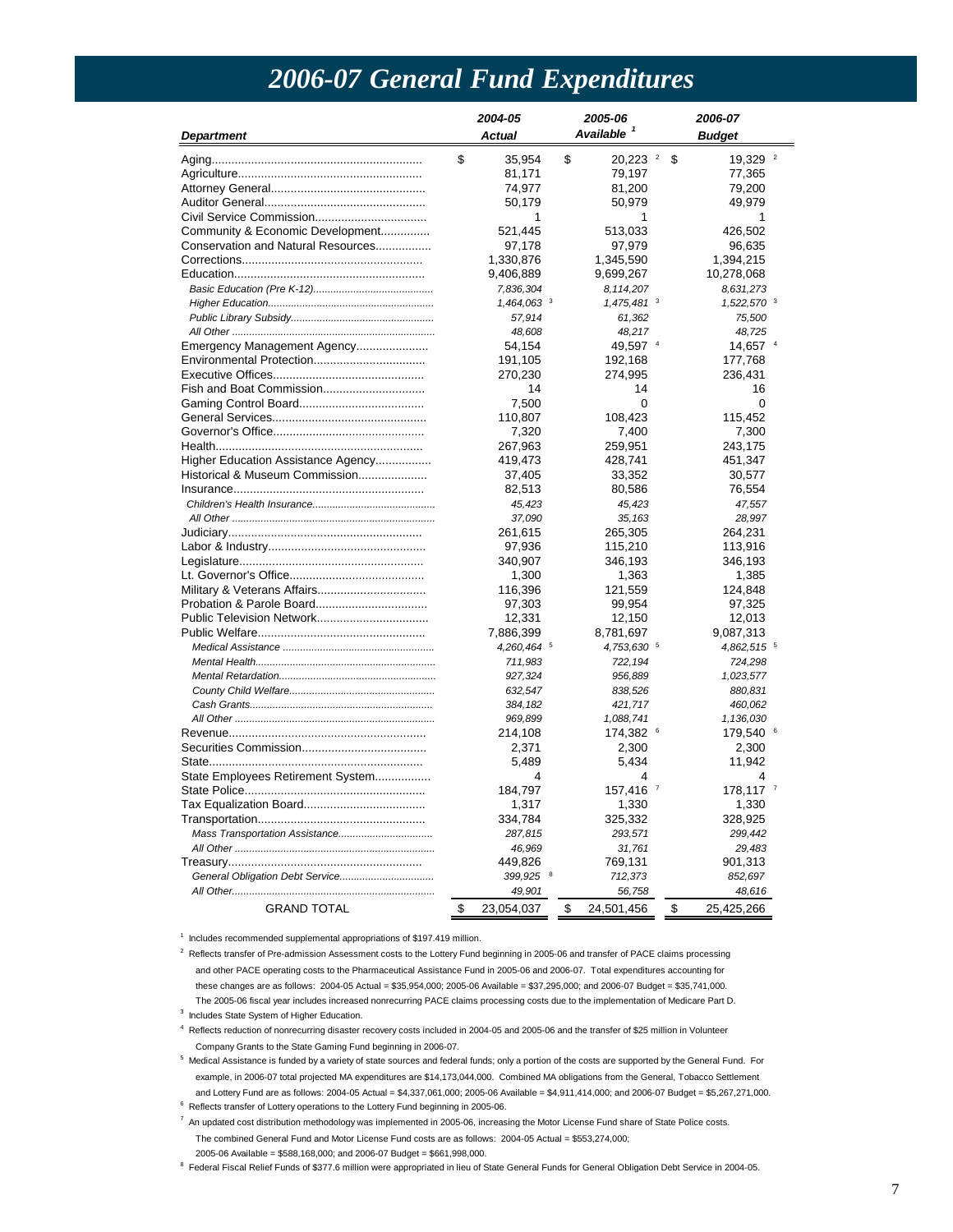# <span id="page-7-0"></span>*Making Government Work Smarter*

Governor Rendell has pledged to cut the cost of government and improve the way the Commonwealth works. By developing new business practices and focusing on innovation and efficiency throughout the government, the administration has generated \$841 million in recurring savings in 2005-06, with annual savings expected to exceed \$1 billion in 2006-07.



*"In the coming fiscal year, our savings will grow to a billion dollars or more." – Governor Rendell* 

In its first year, the administration focused on making an immediate impact on state operating costs by eliminating unused phone lines, turning off caller-ID, negotiating new lower cost contracts and driving vehicles longer. In 2004- 05, management and productivity efforts focused on buying smarter, a practice known as "strategic sourcing." This resulted in major savings on more than a dozen state contracts – for computers, copiers, office supplies and other goods and services. During the 2005-06 fiscal year, every state agency has been challenged to implement additional projects, yielding further savings. Several of these initiatives are highlighted below.

### *Department of Public Welfare – Savings of \$371 Million*

Because it is the largest state agency the Department of Public Welfare (DPW) has been a major focus of the administration's management and productivity efforts over the past year. DPW initiatives have now generated over \$371 million in savings. These include:

- **Pharmacy Initiatives Savings of \$83 million** 
	- \$51 million in savings from instituting a preferred drug list, encouraging less-expensive mail-order filling of prescriptions and other pharmacy cost reductions.
	- \$32 million in savings from revised agreements with pharmacies.
- **Collecting Money Owed Savings of \$24 Million** 
	- \$16 million in savings by more effectively identifying and collecting reimbursement for health care costs owed from private insurance companies.
	- \$8 million in savings from the identification and denial of fraudulent claims submitted to the Medical Assistance Program.
- **Re-assessing Program Operations Savings of \$1.3 Million** from evaluating treatment practices and the use of facilities in DPW youth development and youth forestry camp programs. The first phase of this project resulted in \$1 million in annual savings by closing two units, and the next stage will save another \$300,000 annually by closing a third center and relocating a treatment program.
- **Using Technology Better Savings of \$2 Million** from replacing paper checks issued to the approximately 510,000 families eligible to receive child support payments with electronic direct deposit.
- **Improved Contracting** DPW contracts for more than \$8 billion of goods and services a year, and new purchasing procedures and performance-based contracting are generating significant annual savings.

### *Buying Smarter — Savings of \$154 Million*

In the past two years, the Commonwealth has achieved recurring savings of more than \$154 million, and one-time savings of more than \$6 million, as a result of the strategic sourcing initiative. The Commonwealth has been able to keep agency operating costs 9 percent below 2002-03 levels in part through this successful initiative, which is saving Commonwealth money on everything from paper clips and staples to cars and medical services.

- By using a new bidding process for purchasing police vehicles, the Commonwealth is saving \$816,000 annually, or about \$1,500 on the cost of each new police car.
- The Commonwealth also renewed its truck supplier contract on favorable terms, avoiding a 3 percent market price increase for new trucks and saving the administrative costs associated with re-bidding the contract.
- The Commonwealth is realizing \$20 million in savings, a 31 percent reduction, in information technology technical staffing costs by contracting for short-term technical staffing needs.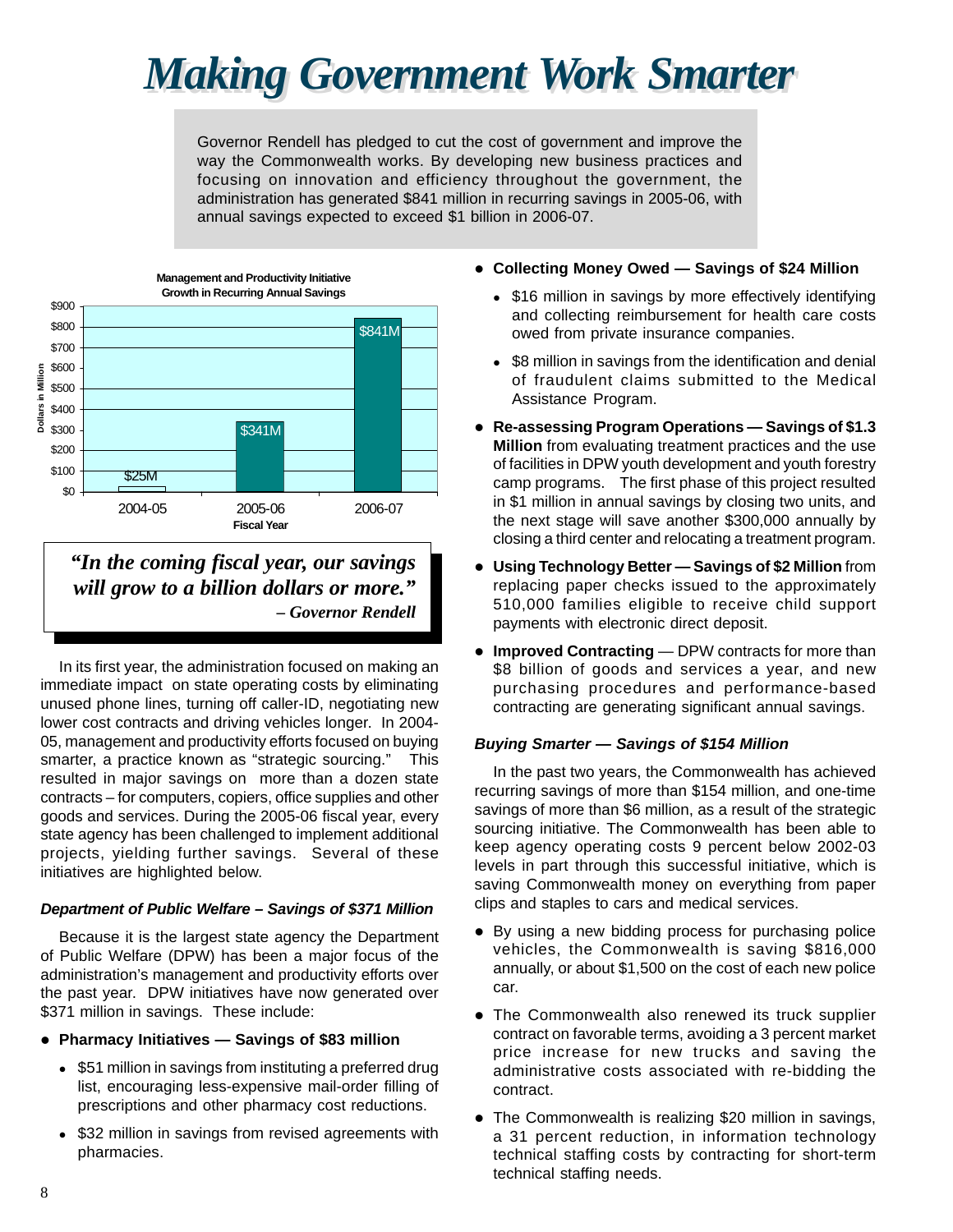## *Making Government Work Smarter*

### *Creating A More Efficient Government*

The administration has made the development of efficient and innovative business practices a priority across the government. As the following examples demonstrate, these efforts have yielded dramatic savings.

- **Reducing Fleet Costs Savings of \$40 Million**
- Since 2003, the Rendell Administration has been able to eliminate more than 1,000 vehicles, with hundreds more fleet vehicles slated for elimination in the coming fiscal year. In addition the Commonwealth now retires fleet cars at 100,000 miles as opposed to 65,000 miles, while stepping up preventive maintenance to ensure that vehicles remain in good condition as their useful lives are extended. These and other efforts have generated \$33 million in one-time savings for the Commonwealth. And Pennsylvania's smaller and more efficient vehicle fleet is now less expensive to fuel and maintain, saving nearly \$7 million every year.
- **Reducing Energy Costs Savings of \$2 Million** The Department of General Services has been using Guaranteed Energy Savings Contracts to pay for energy conservation improvements in a number of Commonwealth buildings. These improvements pay for themselves in energy savings.
- and long-term medical costs. This initiative is projected **• Get Healthy Initiative - Savings of \$18 Million** Commonwealth employees are now able to participate in the Get Healthy initiative, which is designed to monitor and improve employees' lifestyles to reduce short-term to generate \$18 million in annual savings.
- **Inmate Collections Savings of \$3 Million** As part of the Commonwealth's efforts to hold inmates financially accountable for their actions, the Department
	- of Corrections may collect up to 50 percent of an inmate's account balance and monthly income toward courtordered restitution, fees, fines and costs. Through this program, the Commonwealth receives approximately \$3 million a year.

### *Creating a Smaller, More Efficient Workforce — Savings of \$137 Million*

Since January 2003, the total number of filled salaried positions in the Commonwealth workforce has been reduced through attrition by more than 2,300. This net reduction takes into account 381 new filled salaried positions that have been created as part of the Rendell Administration's commitment to public safety. The administration's efforts to reduce the number of Commonwealth employees through attrition are saving Pennsylvania taxpayers \$137 million per year. The 2006- 07 budget will reduce authorized complement levels by



nearly 2,300 positions through attrition - a 4,012 position, or 4.7 percent, reduction since January 2003.

### **G***enerating New Revenues — \$133 Million*

In addition to reducing costs, many agencies have developed innovative programs to increase revenues. More than \$133 million in new revenues have been generated by the following programs:

### **• Pennsylvania Lottery Initiatives - \$99 Million**

The Pennsylvania Lottery has implemented a number of new revenue-generating programs since 2003, including a new raffle drawing, the expansion of instant game offerings and increased lottery promotions.

The Pennsylvania Lottery has introduced playeractivated terminals that are expected to generate approximately \$8 million in new revenues annually for programs supporting older Pennsylvanians. The Pennsylvania Lottery was noted in 2004 as one of the fastest growing lotteries in the nation, and net revenues are projected to exceed the prior administration's 2005- 06 projections by more than \$99 million.

### **• Pennsylvania Liquor Control Board's Consumer-Oriented Initiatives – \$34.3 Million**

The Sunday Sales program began as a pilot program in February 2003. On an average Sunday more than 40,000 customers make purchases totaling at least \$1 million.

In addition, the board has opened 17 liquor stores located in grocery stores. These stores are complemented by seven new outlet stores, plus more than 60 Premium Collection facilities. This fiscal year alone, the board's consumer-oriented initiatives are expected to generate new tax collections of nearly \$34.3 million.

Since the Rendell administration has taken office, hundreds of initiatives implemented by thousands of employees have revolutionized the way the Commonwealth does business across the enterprise. These changes will continue to provide Pennsylvania taxpayers with additional savings and more efficient services in future years.

9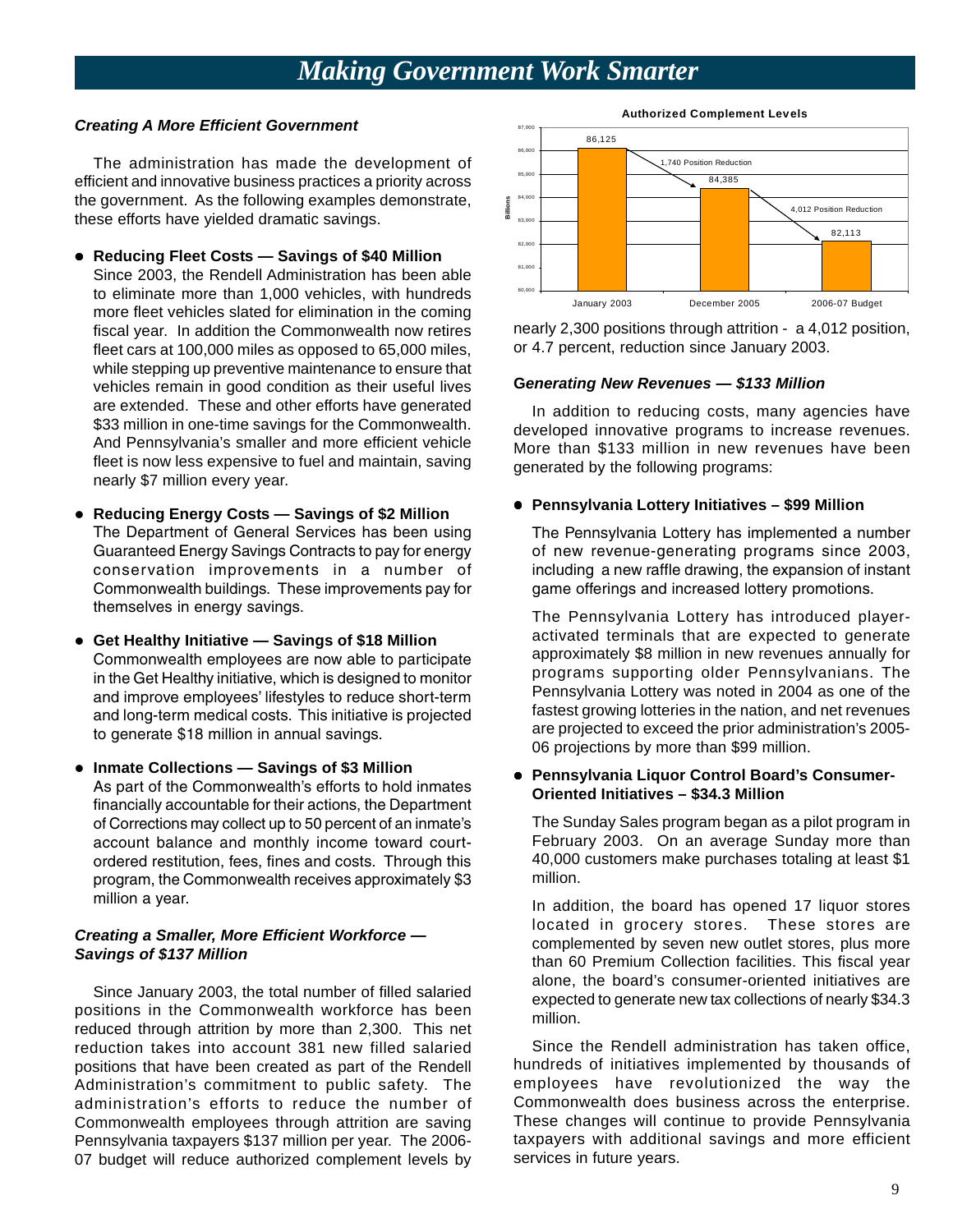# <span id="page-9-0"></span>*Promoting Job Creation and Promoting Job Creation and Improving PA's Competitiveness*

When Governor Rendell was sworn into office in January 2003, Pennsylvania's under-performing economy and stagnant labor force were reeling. The Commonwealth's employment and labor force levels were in dramatic decline, and there were more Pennsylvanians unemployed than at any time in the previous eight years. Perhaps more important, working Pennsylvanians and Pennsylvania businesses were not well positioned to take advantage of changing national and international trends. Governor Rendell responded with a successful combination of job creation, worker training, and business investment and expansion programs to transform Pennsylvania's economy and create new opportunities for employment and investment.

## *More Jobs and a Better-Trained Workforce*

### *Pennsylvania's Economy Gains Momentum*

One of the best measures of an economy's performance is the total number of jobs on employer payrolls. The recent results in Pennsylvania are clear. **Total non-farm payrolls have risen steadily over the last two years, and Pennsylvania reached an all-time high of 5.73 million jobs in December 2005. Pennsylvania has gained jobs every month since March 2005 and for all months except two since February 2004.** 

Pennsylvania has also made significant strides in reducing unemployment. The state's unemployment rate averaged 5 percent in 2005, down from 5.5 percent in 2004 and 5.7 percent in 2003. Pennsylvania's unemployment rate was lower than the national rate in six of the last 12 months.



### *Job Ready Pennsylvania is Building a Stronger Workforce and a Stronger Economy*

The best way to keep the economy growing is to make sure that Pennsylvania employers feel confident they can find the skilled workers they need. Governor Rendell confronted this challenge head-on in 2005-06 with a new initiative called Job Ready Pennsylvania. Job Ready Pennsylvania is a strategic investment of \$91 million that is building a stronger workforce and a stronger economy by:

• Helping today's workforce obtain the skills needed to

- $\bullet$  Increasing options for students to receive postsecondary education; and
- Boosting the skills of high school graduates.

By identifying industry clusters and high-priority occupations and by targeting funding to these areas, Job Ready Pennsylvania has better aligned state and local education and workforce spending with the actual needs of employers. The early results for individual programs are encouraging:

- **Building High Schools for the Future.** Seventy-five schools with a combined enrollment of more than 77,000 students are taking part in Project 720, Pennsylvania's high school reform initiative to increase academic rigor.
- **Dual Enrollment for High School Students**. Job Ready Pennsylvania made an initial investment of \$5 million to allow high school students to earn college credit while completing their high school requirements. Nearly 20,000 students from 220 school districts are enrolled in courses in more than 70 colleges and universities.
- **Expanding Tutoring**. Job Ready Pennsylvania has made possible a \$66 million expansion in Educational Assistance Program tutoring. This investment will increase the number of students who receive help to build their skills from 33,000 in 2003-04 to 70,000 in 2005-06.
- **Transforming Career & Technical Education. "Vo**tech" schools are responsible for training more than 96,000 secondary school students and Job Ready PA is making sure that course credit is transferable and meets industry-approved standards. To date, 115 schools with more than 15,000 students are purchasing new equipment through Job Ready Pennsylvania.
- **Increasing Community College Funding and Stabilizing the Funding Environment**. In 2005-06, Pennsylvania is investing \$22.8 million, or 10 percent, more in community colleges than in 2004-05, the largest funding increase in fifteen years. The Governor's 2006- 07 Budget proposes an additional \$12.6 million, or 5 percent, for community colleges.
- **Partnering with Employers to Close Workforce Gaps.** In today's economy, individual firms often cannot afford to pay for solutions to hiring and training bottlenecks on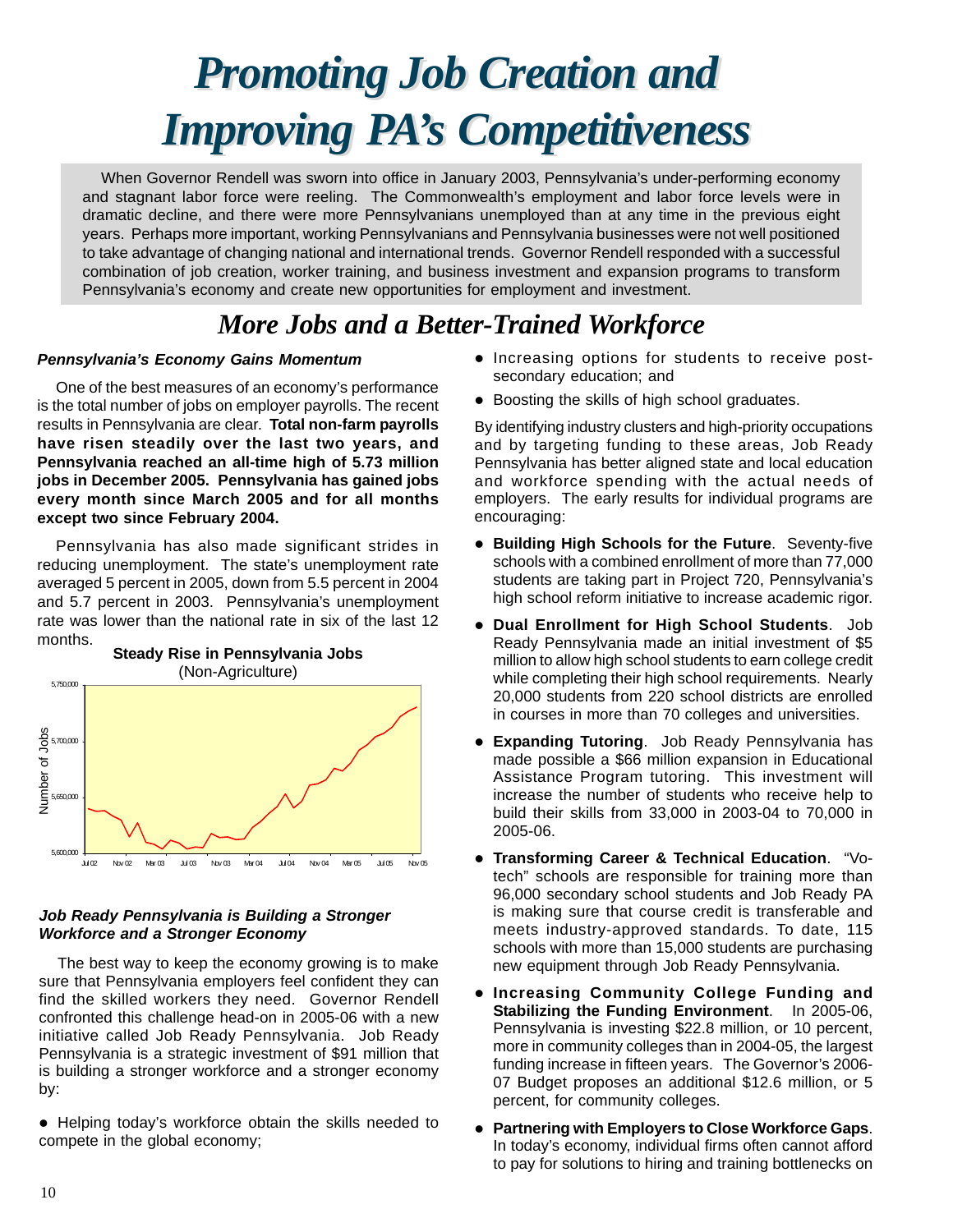## *Promoting Job Creation and Improving PA's Competitiveness*

their own. Increasingly, firms in similar industries form<br>Industry Partnerships. Building on the success of earlier<br>partnerships in manufacturing, 45 partnerships involving<br>January 2006 454 companies were created in 2005.

- **Helping Workers Train for Better Jobs.** Job Ready Pennsylvania includes a new \$10 million Pennsylvania Higher Education Assistance Agency grant program for 10,000 independent adult students to help them obtain certificates in high-priority occupations. More than 2,800 adults students have already received grants to take courses at 186 institutions.
- **Keystone Innovation Starter Kits.** Starter Kits help Pennsylvania build on its advantage in higher education and life sciences by attracting top-tier researchers to the Commonwealth's leading colleges, universities and academic medical centers. Sixteen Starter Kit grants totaling \$3 million were awarded in 2005-06.

### *Economic Stimulus Program Update*

Since April 2004, an interlocking set of economic growth initiatives has been created in Pennsylvania thanks to the Governor's Economic Stimulus Program. The chart to the right presents a status report on Economic Stimulus Program activites to date.

| (Dollar Amounts in Thousands)                                             |                |                  |
|---------------------------------------------------------------------------|----------------|------------------|
| Program                                                                   | Projects       | <b>Funds</b>     |
|                                                                           | <b>Funded</b>  | <b>Committed</b> |
| <b>Infrastructure Projects:</b>                                           |                |                  |
| <b>Business In Our Sites</b>                                              | 85             | \$210,000        |
| PennWorks, Water/Wastewater Infrastructure                                | 30             | \$53,000         |
| Tax Increment Financing                                                   | 1              | \$5,000          |
| Infrastructure Facilities Improvement Program                             | 5              | \$3,000          |
| Redevelopment Assistance Capital Program                                  | 241            | \$656,000        |
|                                                                           |                |                  |
| <b>Community Revitalization:</b><br>Main Street Downtown Business Renewal | 162            | \$15,230         |
| Elm Street Downtown Residential Renewal                                   | 64             | \$11,830         |
| <b>Enterprise Zones</b>                                                   | 90             | \$13,760         |
| <b>Housing Redevelopment Assistance</b>                                   | 243            | \$63,380         |
| Homeownership Choice                                                      | 24             | \$25,000         |
| <b>Hometown Streets</b>                                                   | 226            | \$128,500        |
|                                                                           |                |                  |
| <b>Business and Other Private-Sector Investments:</b>                     |                |                  |
| First Industries Fund (Agriculture/Tourism)                               | 148            | \$23,000         |
| Second Stage Loan Program                                                 | $\overline{2}$ | \$375            |
| Venture Capital Guarantee Program                                         | $\overline{7}$ | \$29,500         |
| Keystone Innovation Zones                                                 | 16             | \$4,100          |
| <b>Base Realignment and Closure</b>                                       | Multiple sites | \$4,460          |
| <b>TOTAL</b>                                                              | 1,344          | \$1,246,135      |
|                                                                           |                |                  |

## *Improving Economic Competitiveness*

The Governor's Economic Stimulus Program is creating an exceptional foundation for continued economic growth in Pennsylvania. The 2006-07 budget builds on this foundation with innovative programs that will enhance Pennsylvania's economic competitiveness at home and throughout the world.

### *The Jonas Salk Legacy Fund: Accelerating Medical Research in Pennsylvania*

Health care and higher education account for more than one out of every three of Pennsylvania's service-sector jobs. Together they comprise more than 9 percent of Pennsylvania's gross state product, as compared with the national rate of less than 7 percent.

The 2006-07 budget provides funding of up to \$500 million over the next two years to invest in Pennsylvania's life sciences future. These investments will be fully funded by leveraging a portion of Tobacco Settlement Fund revenues. The Jonas Salk Legacy Fund will be created to oversee these investments in research and commercialization activities. Two major types of investments will be eligible for support:

- **Keystone Innovation Starter Kits** to recruit research faculty to Pennsylvania colleges, universities and academic medical centers.
- **Bricks & Mortar Grant Financing** for bioscience facilities, including laboratories, incubators and research parks.

### *World Trade PA Initiative*

economic growth strategies through increased global engagement. World Trade PA has three major strategies:

- **Increase Pennsylvania's Share of Trade in Foreign Markets.**
- **Attract New Foreign Direct Investment to Secure Jobs and Capital.**
- **Leverage Global Networks from Pennsylvania's Colleges and Universities.**

### *Improving Pennsylvania's Business Tax Climate*

- **Further Reduce the Capital Stock and Franchise Tax.** Accelerate phase-out of the Capital Stock and Franchise Tax by an additional tenth of one mill beyond the previously scheduled rate cut for tax year 2006. This accelerated reduction will lower the rate from 4.99 to 4.89 mills and result in \$204 million in savings for Pennsylvania businesses in fiscal year 2006-07.
- **Research and Development Tax Credit**. \$40 million in credits for 2006-07, an increase of \$10 million over 2005- 06 and \$25 million over 2002-03.
- World Trade PA will provide \$15 million in additional **exting the Annual Cap on Net Operating**<br>nport to advance the administration's job-creation and **Losses** from \$2 million to \$3 million effective January **Losses** from \$2 million to \$3 million effective January support to advance the administration's job-creation and 1, 2007.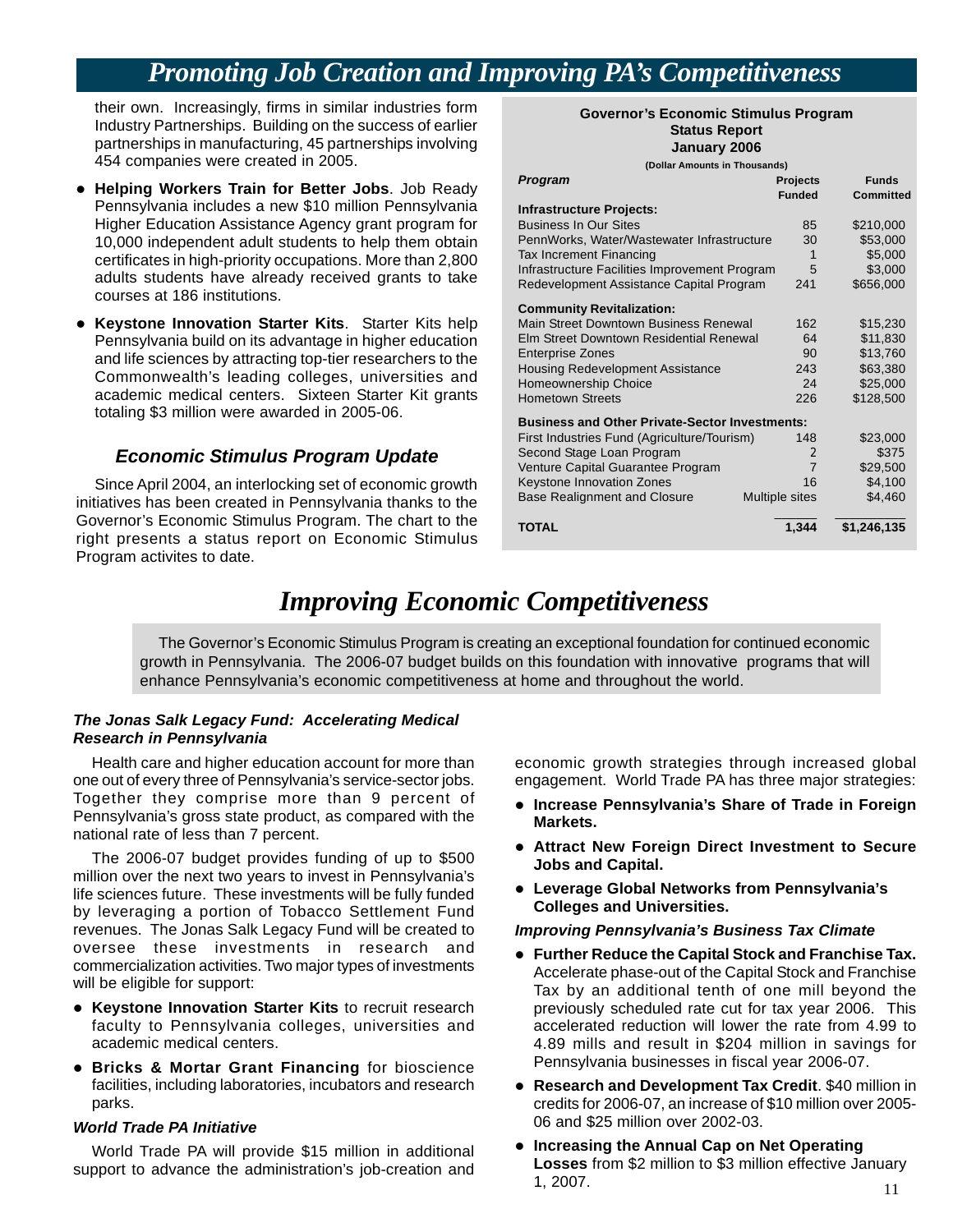# *Investing in our Children, Investing in our Children, Investing in our Future Investing in our Future*

<span id="page-11-0"></span>In today's global economy, Pennsylvania is no longer competing only against other states but also against other countries like China, Singapore and India. To ensure economic success for our future workforce and for our state, the Commonwealth must provide all of its students with solid critical thinking skills and strong backgrounds in reading, math and science.

Pennsylvania is making progress. Under Governor Rendell's leadership, student achievement is on the rise. **The number of fifth-graders meeting the state standards in math has increased from 53 percent of our students in 2002 to 69 percent last year and reading scores have increased from 57 percent to 64 percent during the**  same period. Students are making gains in reading and math at every grade level.

To make student success possible, the Commonwealth is making targeted investments in its pre-kindergarten through grade 12 and higher education systems. Funding for early childhood, elementary and secondary education is up by nearly \$1.2 billion compared to just three years ago. For the first time ever, more than half of our students are in full-day kindergarten. We are transforming our high schools and giving high school students the opportunity to earn college credit – before they even graduate. Pennsylvania's higher education grant program is helping more families send their children to our world-class colleges and universities. And to better serve our residents and businesses, the Commonwealth has provided financial incentives to community colleges to focus on the wellpaying, high-priority occupations of tomorrow.

But more must be done. The scientists, inventors and great thinkers of this new century will not simply appear. They must be nurtured every day in our public school classrooms, local libraries and higher education institutions.

### *Get Ready, Get Set, Go Global*

From the first day of pre-kindergarten to the moment when our students receive their college diplomas, it is up to the Commonwealth's education system to prepare every student for the high-skill jobs of the global economy. The 2006-07 budget builds on Pennsylvania's accomplishments over the last three years by recommending three new initiatives that will make Pennsylvania a leader in readying our students for the jobs of the future, while giving our hightech businesses the employees they need to survive and thrive.

**• Science: It's Elementary.** This \$10 million initiative will provide hands-on learning equipment and intensive teacher training to elementary schools that commit to upgrading their science curriculum. This program makes every student a scientist in the classroom and gives schools access to a strategy that has been proven successful in not just the nation but also the world.

- **Classrooms for the Future**. The \$20 million Classrooms for the Future technology initiative will make every high school classroom in the Commonwealth a high-tech center of learning. Over the next five years, every high school classroom in the four core subjects will have an Internet-equipped laptop computer on each student desk and multi-media technology at each teacher's fingertips. By investing over the short term, starting with \$20 million in 2006-07, we can help our educators harness the great power of technology in their classrooms. To achieve this goal, this budget also includes \$4 million to provide professional development for teachers and school leaders.
- **From the Classroom to the Board Room.** This budget includes a \$3.7 million increase for the New Economy Technology Scholarship Program that supports students seeking a college degree and a high-tech Pennsylvania job. The program, administered by the Pennsylvania Higher Education Assistance Agency, provides grants of up to \$3,000 a year for three years to students pursuing college degrees in computers, math and science who commit to work in Pennsylvania after graduation. This initiative expands this program to an additional 500 college students and raises the maximum grant to \$4,000.

### *Early Childhood Education: The Foundation for Student Success*

In 2004-05, Pennsylvania made its first investment in pre-kindergarten by providing funding for Head Start and launching the \$200 million Accountability Block Grant, which school districts could use for pre-kindergarten and other proven academic programs. Governor Rendell's 2005-06 budget doubled Head Start funding to \$30 million, allowing 4,710 children to benefit. The 2006-07 budget adds another \$15 million for Head Start, making this high-quality program available to 6,250 at-risk children.

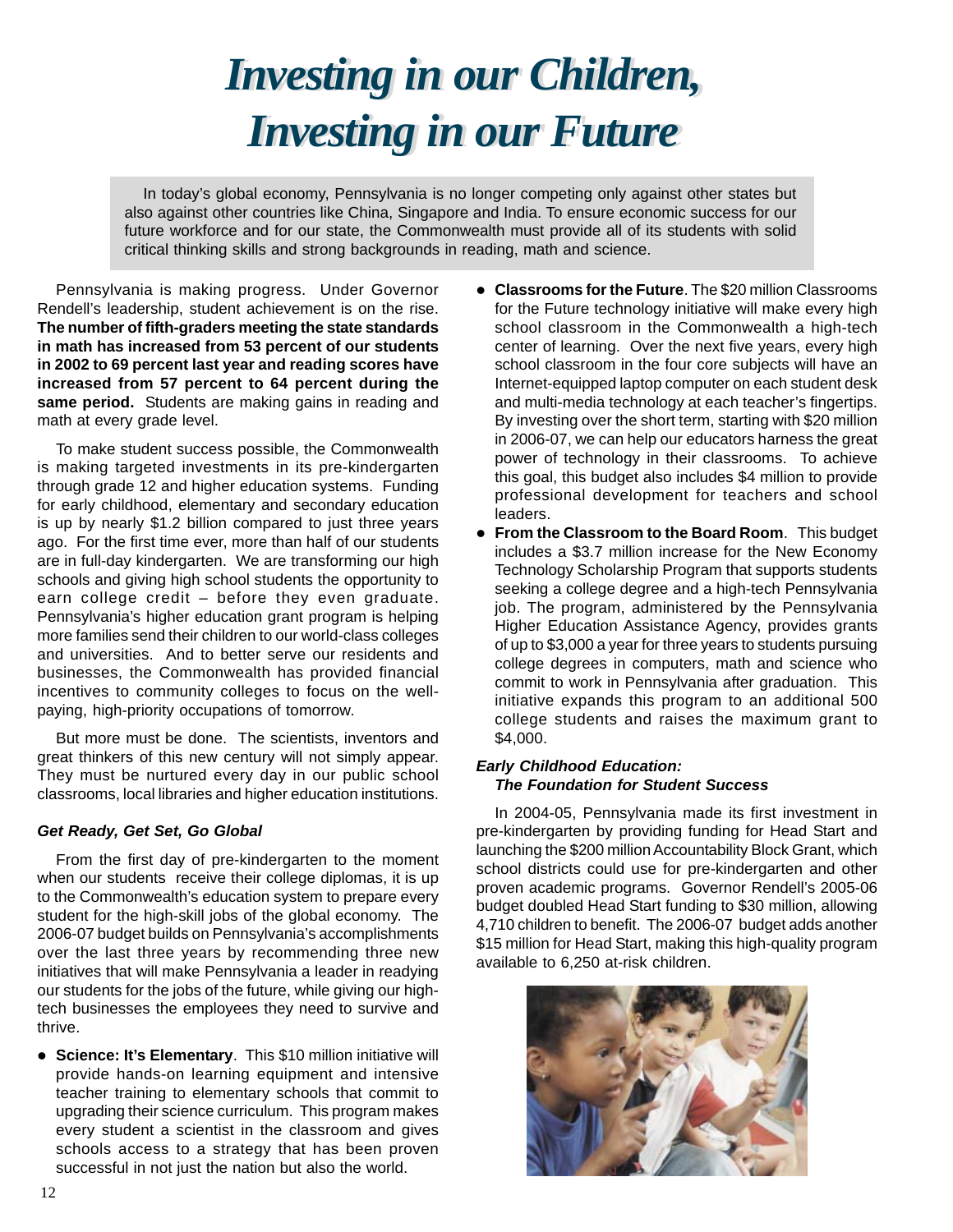## *Investing in our Children, Investing in our Future*

| <b>GROWTH IN PA's EARLY CHILDHOOD EDUCATION PROGRAMS</b>            |         |         |         |         |
|---------------------------------------------------------------------|---------|---------|---------|---------|
|                                                                     | 2004-05 | 2005-06 | 2006-07 | 2007-08 |
| Students in State-funded Head<br>School districts offering full-day | 2.484   | 4.710   | 6.250   | 10.700  |
|                                                                     | 353     | 370     | 385     | 385     |

- **Keystone STARS**. This budget includes a \$5.8 million increase to reach another 12,000 children, bringing the number of children served by the program to nearly 160,000 in 2006-07. Keystone STARS offers performance standards, professional development and on-site technical assistance for child care providers, and additional compensation for certified staff.
- **Serving More Children in Child Care.** This budget provides an additional \$5.5 million to help 1,861 more children and their families access quality child care and \$28.3 million to provide child care services to 15,000 additional children in Temporary Assistance to Needy Families (TANF) families and former TANF families working to gain economic independence. In addition, the budget includes the resources to fully unify the subsidized child care program so that families have "one door" for all subsidized child care in their local communities.
- **Helping New Mothers and Their Children**. This budget increases the Nurse Family Partnership program to serve 4,085 families, up from 3,574, and to provide services in 37 counties, up from 33. The Nurse Family Partnership serves first-time, at-risk mothers and their babies. The benefits include continued education for the mothers, improved child development for the children, improved parenting and less child abuse.
- **Early Intervention**. This budget includes \$16 million to provide early intervention services to 5,174 additional children. The Early Intervention program serves children from birth through age five who have a disability or developmental delay. Program services are intended to minimize developmental delays and assist families in meeting the special needs of their children.

This budget also continues the public-private Partnership for Quality Pre-kindergarten, through which public and private funders support dozens of school districts and their community-based early childhood partners to offer highquality, pre-kindergarten services in local communities.



### *Expanding the Education Accountability Block Grant*

Every day in every Pennsylvania school district, the Education Accountability Block Grant is helping educators boost achievement for the Commonwealth's students. Now in its second year, the Accountability Block Grant provides \$200 million for school districts to invest in academic programs that are proven to help students learn. As a result of this year's Accountability Block Grant:

- $\bullet$  More than 3,000 children are enrolled in prekindergarten;
- More than 53,000 children are enrolled in full-day kindergarten;
- Nearly 21,000 students in kindergarten through third grade are in smaller classes;
- More than 46,000 struggling students are receiving tutoring; and
- Hundreds of thousands of students are benefiting from the additional training their teachers are receiving.

The 2006-07 budget increases the Accountability Block Grant by \$50 million to help schools to invest in student success.

### *Transforming Pennsylvania's High Schools*

In 2005-06, Pennsylvania took the first steps towards transforming its high schools to ensure that all students graduate with the skills they need for college and high-skill careers. Seventy-five high schools were selected to participate in Project 720, the Commonwealth's pioneering high school reform initiative, and 220 school districts applied for Dual Enrollment grants so their students could earn college credit before graduation.

In addition to launching the Classrooms for the Future technology initiative, this budget significantly expands the scope of high school reform in Pennsylvania in other ways, further demonstrating our commitment to making every day of every student's 720 days of high school count on behalf of the Commonwealth's young adults:

**• Reinvigorating College and Career Counseling.** Students make hundreds of decisions during their school years that dramatically affect their future options, often without even realizing the consequences. In high schools and middle schools, guidance counselors have a new and crucial role to play in helping students explore their career interests and navigate the vital academic choices that will enable them to achieve their goals. This budget includes \$3 million in grants for school districts to upgrade their career counseling programs.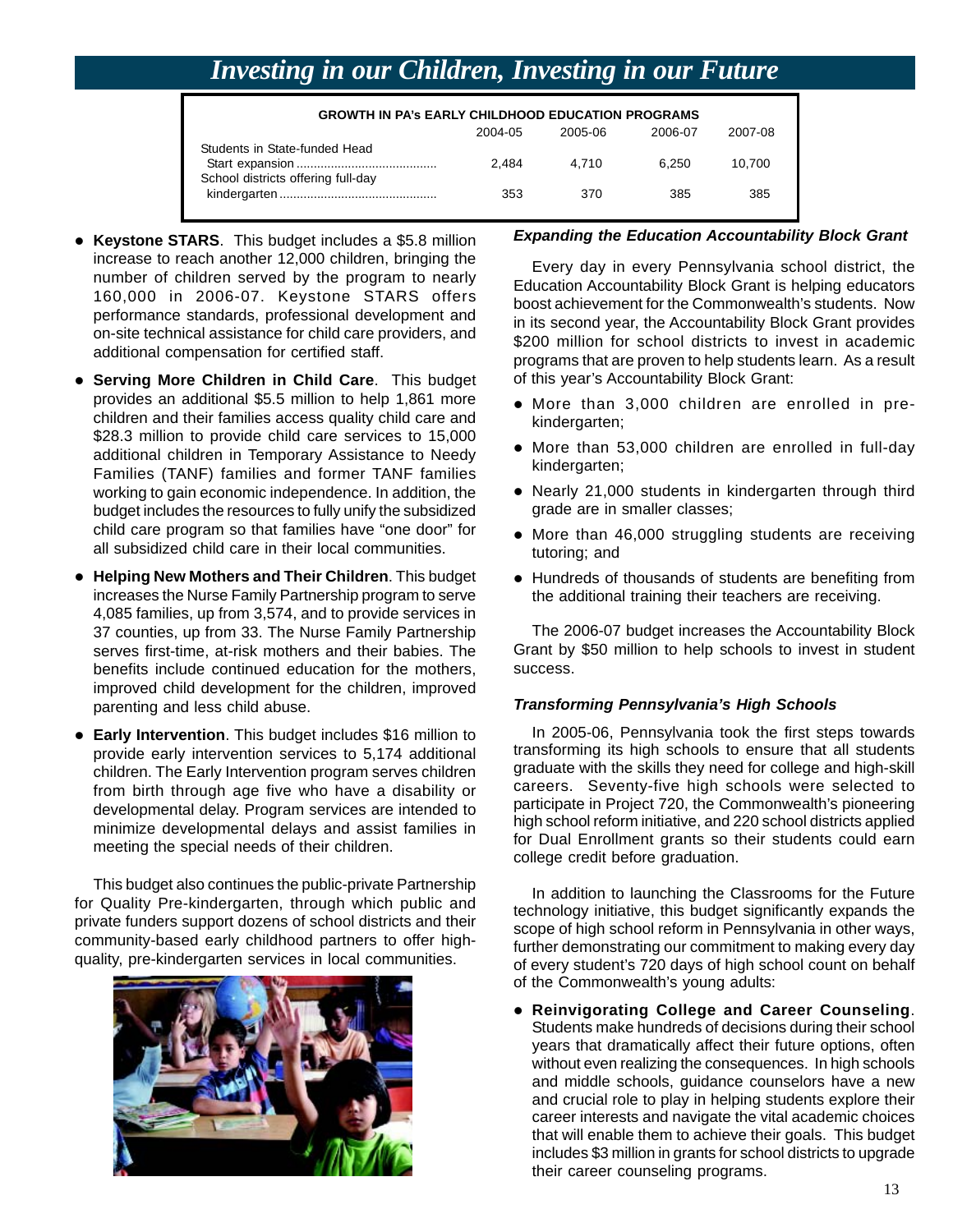## *Investing in our Children, Investing in our Future*

- **Expanding Project 720. Project 720 high schools are** leading the way in transforming their academic programs to ensure that all students take a rigorous high school curriculum. Last year, more than 160 schools applied to participate in Project 720, but limited funding meant that only 75 could be approved. This budget nearly doubles Project 720 resources from \$4.7 million to \$9 million, allowing up to 30 more schools to participate.
- **Helping More High School Students Earn College Credit.** With \$5 million in first-ever Dual Enrollment funding in 2005-06, an estimated 20,000 Pennsylvania students in 220 school districts are earning college credit even as they complete their high school graduation requirements. This budget increases Dual Enrollment funding by \$2 million.

### *Accountability for Results*

Pennsylvania's schools and school districts have received a historic increase in resources over the last three years, and with these needed funds must come real accountability. This budget includes \$2 million to make school-leader accountability a reality. Principals and superintendents would be eligible for annual incentive bonuses by meeting set targets for increasing student learning in reading and math. In addition to the administrator's own incentive pay, the successful school or school district would receive an equal amount of funding to invest in academic programs.

### *Improving Teacher Quality*

The single most important ingredient for increasing student achievement is an effective teacher in every classroom. Over the last decade, certification by the National Board for Professional Teaching Standards has become the gold standard for teacher excellence. This budget provides \$1.2 million to help 500 Pennsylvania teachers earn National Board certification. In return, recipients will be required to teach in Pennsylvania public schools for at least two years after receiving their National Board certification. Priority will go to teachers in lowachieving school districts, high school math and science teachers and early childhood teachers. This investment will bring Pennsylvania from 45th to 31st place among the states in this certification, and – most important – ensure that our students have the excellent teachers they need and deserve.

### *Retirement Costs*

The Commonwealth pays approximately half of the cost of providing retirement benefits for school employees. In 2006-07, the employer contribution rate is increasing from 4.69 percent of payroll to 6.46 percent. This increased rate raises the cost to the Commonwealth by \$114.3 million, a 44.9 percent increase, to a total of \$368.8 million in 2006-07. School districts' cost for retirement is increasing at the same rate.

The 2006-07 budget continues to advance Pennsylvania's commitment to its students and to the state's economic well-being. These additional investments will move the Commonwealth even closer to achieving educational success – and opening the doors of opportunity – for every Pennsylvanian.

| <b>Key Higher Education Funding:</b>                                                                                                                                   | (In Millions)          |
|------------------------------------------------------------------------------------------------------------------------------------------------------------------------|------------------------|
| <b>INCREASES</b>                                                                                                                                                       | <b>TOTAL FUNDING</b>   |
| 5% for Community Colleges                                                                                                                                              | 42.0                   |
| 4.5% for the State System of                                                                                                                                           |                        |
| <b>4.0%</b> for the State-related Universities:<br>- Pennsylvania State University \$ 322.4                                                                            | 163.1<br>168.7<br>13.5 |
| <b>3.0%</b> for the Non-State Related Universities                                                                                                                     | - 87.5                 |
| <b>Higher Education Assistance Agency:</b><br>-4.9% for Grants to Students \$ 386.2<br>- 119.4% for SciTech Scholarships<br>- 3.0% for Institutional Assistance Grants | 6.8<br>41.4            |

### *A Historic Investment in Libraries*

Building a knowledge society demands a strong investment in our public libraries. This budget increases library funding by \$14.1 million, bringing the state subsidy for local libraries to \$75.5 million – an all-time high. This increase reaffirms Pennsylvania's current standing as a national leader in state funding for libraries.

### **Support for Public Libraries**

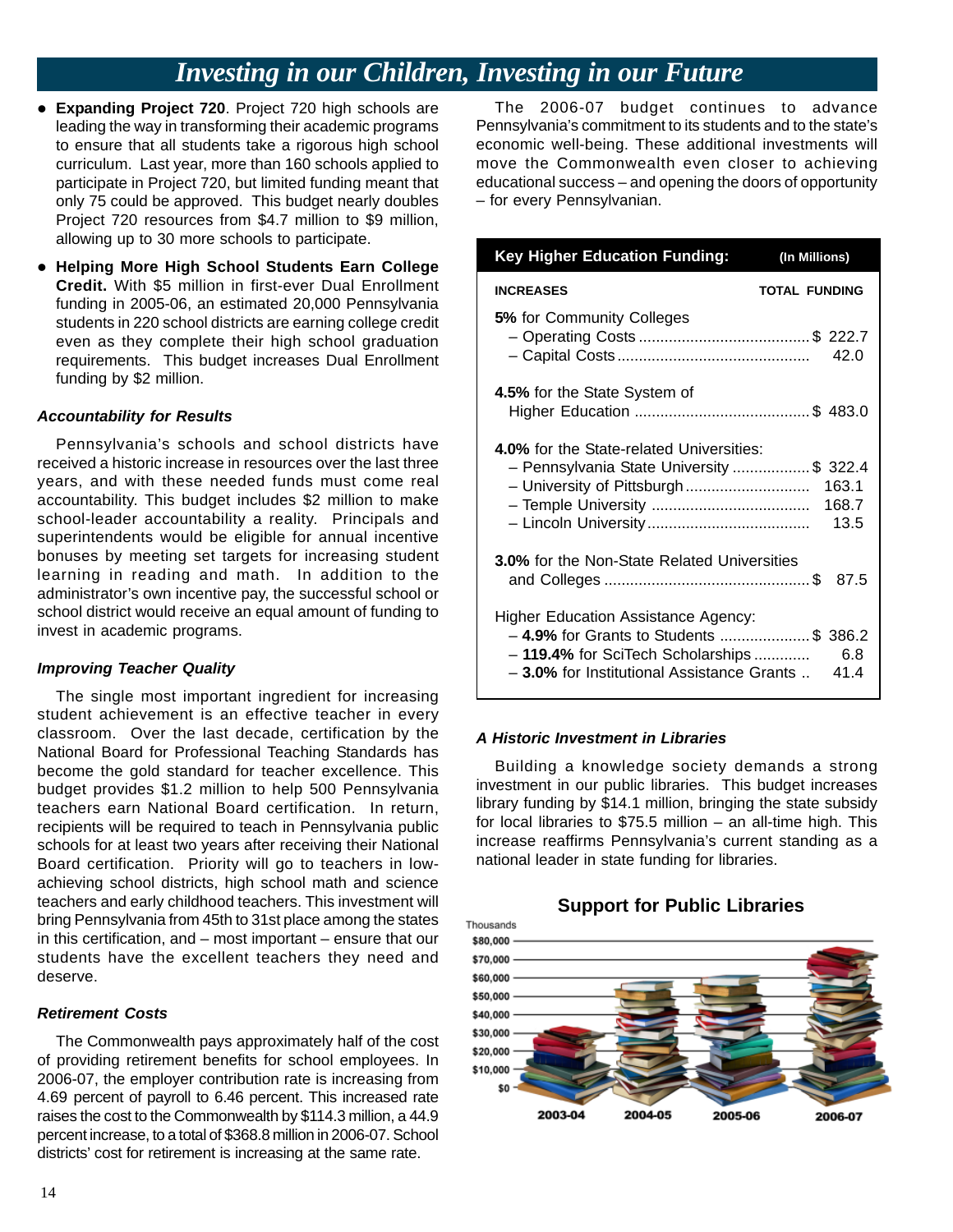# <span id="page-14-0"></span>*Caring for All Pennsylvanians*

The Commonwealth faces many challenges in the coming year. The federal government continues to reduce its support for programs for the most needy, the cost of health care continues to increase and the number of people seeking help from public-assistance programs continues to rise. In spite of these challenges, this budget adheres to the same principles concerning its public assistance programs that Governor Rendell set forth last year:

- No one currently receiving services in Pennsylvania will lose eligibility;
- Children will not lose any services; and
- Pennsylvania will provide coverage for the growing number of vulnerable individuals and families who require our assistance.

## *Protecting Pennsylvania's Most Vulnerable Citizens*

This budget provides an extraordinary increase of \$739 million to expand care for Pennsylvanians in need in 2006- 07, representing a 9 percent increase from the 2005-06 appropriated level of state funds. This additional funding will provide a broad array of health and human services to more than 2 million Pennsylvania residents in 2006-07.

In 2006-07, however, the Commonwealth will not just be spending more for health and human service programs. The Commonwealth will also be making these needed investments in a more efficient manner. The safety net reform measures instituted as part of the 2005-06 budget have achieved systemic and fundamental improvements in Pennsylvania's Medical Assistance program. This budget builds upon those successes, proposing several new initiatives that not only will improve the quality, efficiency and integrity of the Medical Assistance program but also will save \$126 million in 2006-07. These improvements will enable additional investments to be made in programs that support Pennsylvania's children, adults and families in need.

The 2006-07 budget builds upon Governor Rendell's commitment to reduce the number of Pennsylvanians without health care coverage. The 2005-06 budget provided funding to significantly increase the number of children receiving free and subsidized health insurance. This budget takes those efforts to the next level by serving more children who meet current eligibility requirements and by expanding eligibility requirements to provide opportunities for all uninsured children to receive health care coverage.



Pennsylvania has one<br>
of the highest rates of<br>
health care coverage  $\frac{2}{5}$  70,000<br>
Idren in the country, a  $\frac{1}{2}$  60,000<br>
urvey commissioned by  $\frac{1}{5}$  50,000 for children in the country, a recent survey commissioned by the Insurance Department 5 determined that 133,589 children in Pennsylvania remain uninsured. Some of these children already qualify  $\bar{z}$  20,000<br>for publicly funded health care **Number of Children** for publicly funded health care<br>coverage. Others are children of 10,000 working parents who are caught  $\sim 0$ <br>between public programs they are not eligible for because of income limits and private health insurance their parents cannot afford.

comprehensive health care coverage for all uninsured uninsured children in 2006-07 and additional children children in Pennsylvania. Through enhanced outreach thereafter.



 efforts, federally-approved increases in income eligibility This budget includes \$14.6 million in total for subsidized coverage and new opportunities for higherfunds for Cover All Kids, a new state program, income families to purchase health care coverage at-cost, which will guarantee access to affordable, the Cover All Kids initiative will enroll nearly 15,000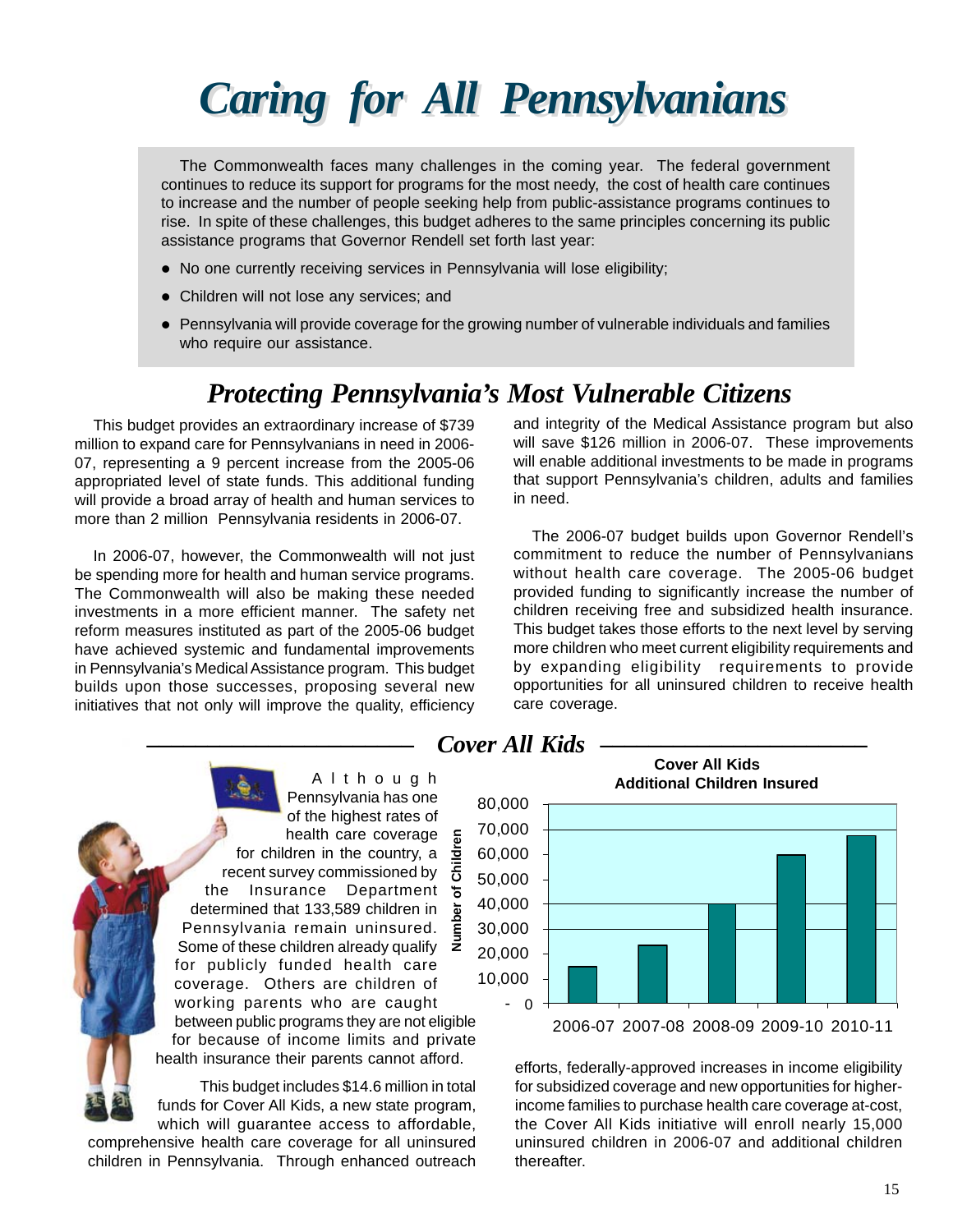## *Caring for All Pennsylvanians*

## **60,000 Number of Children**  Number of Children **40,000 20,000 0 Eligible for MA Eligible for MA Eligible for No Existing or Free CHIP Subsidized Program CHIP**

## Pennsylvania's Uninsured Children

### *Increasing the Number of Insured Pennsylvanians*

With the 2006-07 budget, Governor Rendell is also expanding health care coverage and services for thousands of low-income adults.

- \$8 million in additional Tobacco Settlement Funds and \$8.7 million in additional Community Health Reinvestment Funds to provide health care coverage for 8,575 additional low-income working adults through the Adult Basic Program representing an increase of 21 percent from 2005-06.
- \$1.7 million in new state funds to provide breast cancer and cervical cancer screening for 4,208 high-risk women ages 40 to 49 whose family income does not exceed 250 percent of the federal poverty level and who do not have other health insurance coverage for these services.

### *Expanding the Availability of Quality Early Childhood Services*

Pennsylvania's economic recovery is creating new jobs and new opportunities, and this budget includes a significant investment to help families achieve self-sufficiency. Quality early childhood programs not only support families in their quest for self-sufficiency, they also promote and support the development of children and their preparation for success in school and life. In 2006-07, the Commonwealth will expand upon its commitment to vulnerable children and their families by expanding high-quality child and family services.

• \$28.3 million in additional funding to provide child care services to 15,000 additional children in families receiving Temporary Assistance to Needy Families (TANF) and former TANF families working to gain economic *According to a recent survey commissioned by the Insurance Department, there are currently 133,589 uninsured children in Pennsylvania. Through the enhanced outreach efforts, broader income eligibility limits for subsidized coverage and new opportunities for higherincome families to purchase health care coverage at-cost, Governor Rendell's Cover All Kids initiative will enroll nearly 15,000 uninsured children in 2006-07 and additional children thereafter.* 

independence, and \$5.5 million to provide subsidized child care services to 1,861 additional low-income families.

- \$5.8 million to improve the quality of early childhood learning programs for 12,000 additional children through the expansion of Keystone STARS.
- \$1.5 million in new federal funds, by leveraging existing state funds, to expand the number of families participating in the Nurse Family Partnership program to 4,085 families, an increase of 511 families from 2005-06.
- \$16 million in additional funds to provide early intervention services to 5,174 additional infants, toddlers and pre-school children in 2006-07.

### *Protecting Children and Preserving Families*

Providing services to children and families in their homes and communities improves parenting skills and builds the long-term ability of the family to cope with stressful life circumstances. Under Governor Rendell's leadership, Pennsylvania has maintained a consistent focus on the safety, family stability and well-being of children. The Commonwealth continues to support programs that prevent child abuse and neglect, enable children to stay in their own homes and help low-income and at-risk children and families thrive. This budget includes:

- \$42.3 million in additional funding for County Child Welfare Services to bring the total amount to \$880.3 million.
- \$6.3 million in additional funds to allow more children to be adopted and to continue to provide financial assistance to those who have already been adopted.

| <b>CHILDREN PARTICIPATING IN EARLY INTERVENTION</b> |         |         |         |         |  |  |
|-----------------------------------------------------|---------|---------|---------|---------|--|--|
|                                                     | 2004-05 | 2005-06 | 2006-07 | 2007-08 |  |  |
| Dept. of Public Welfare (Birth to Age 2)            | 26.458  | 28.472  | 31.300  | 32,800  |  |  |
| Dept. of Education (Ages 3 to 5)                    | 36.790  | 38.189  | 40.536  | 41.686  |  |  |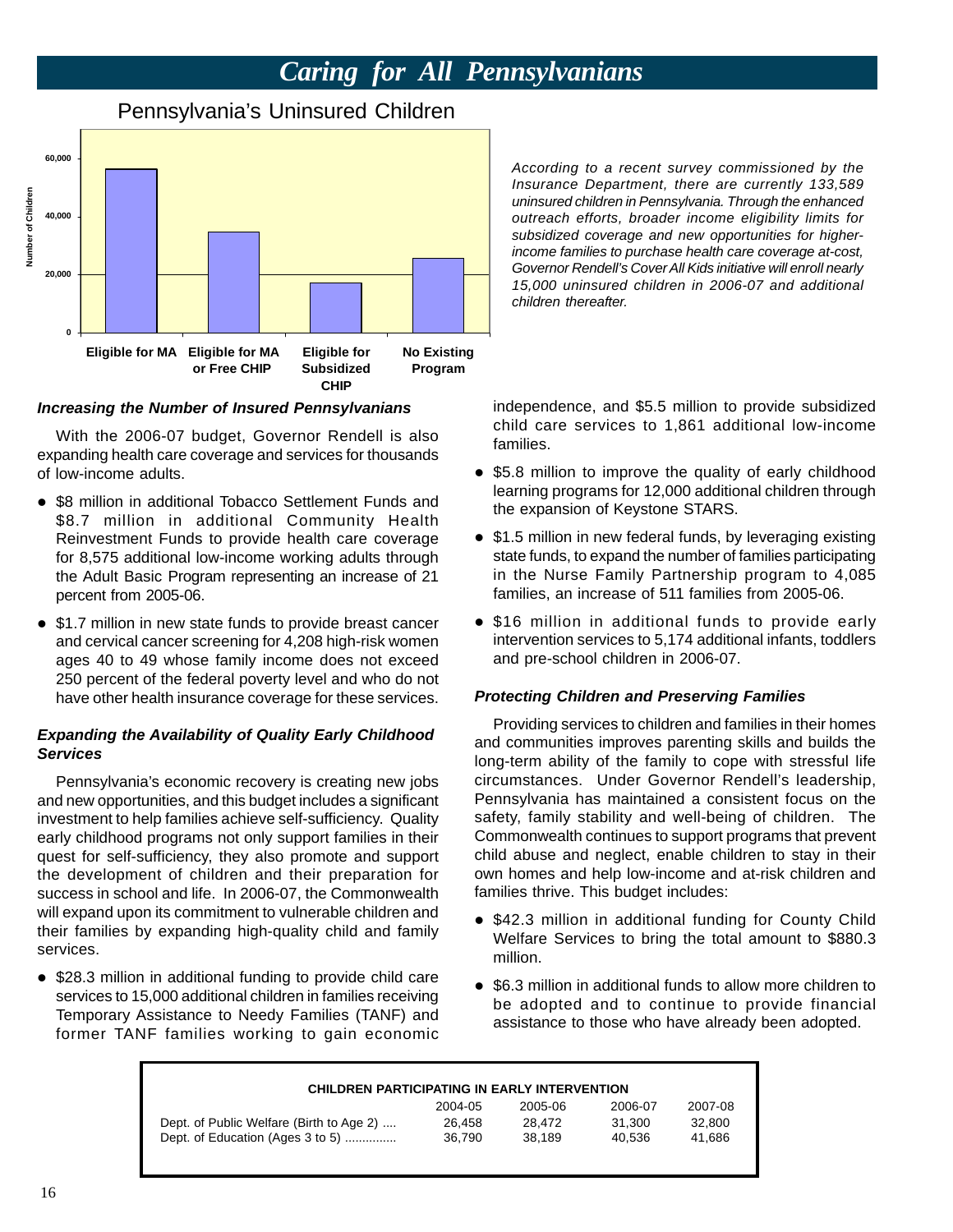## *Caring for All Pennsylvanians*

- \$16.8 million in additional funds to: provide home and savings of: community-based services for 806 additional individuals with mental retardation, implement ten new employment pilot programs for young adults with mental retardation, and implement new management initiatives designed to improve Pennsylvania's timely response to individuals' changing needs and improve the quality and consistency of mental retardation services across the system.
- \$43.8 million to expand the availability of managed behavioral health services, including mental health and substance abuse services, to more than 200,000 additional individuals in 35 additional counties through the Medical Assistance HealthChoices Program. These costs are offset by reductions in the Medical Assistance Fee-For-Service Program.
- \$11.7 million to provide services to an additional 1,500 persons with disabilities through the Attendant Care and Services to Persons with Disabilities programs.

### *Enhancing Efficiency and Integrity*

Recognizing the long-term challenges presented by increasing cost pressures on the Medical Assistance program, the 2005-06 budget established a set of reforms to control the increase in Medical Assistance program costs. Under the leadership of Governor Rendell, the systemic and fundamental improvements made to Medical Assistance have been successful in stabilizing the program and have positioned the Commonwealth to extend the reach of its critical services.

**Expanding Services for Individuals with Special Needs** The 2006-07 budget reflects the Commonwealth's continued efforts to improve the quality, integrity and The 2006-07 budget continues to support independence<br>friciency of the Medical Assistance program, reducing costs<br>for people with mental and physical disabilities.<br>by another \$126 million in the coming fiscal year, through

- \$16.8 million through selective contracting for some Medical Assistance services;
- \$13 million through improving the use of hospital resources by assessing patients to determine the appropriate level of care and the most appropriate treatment setting;
- \$6.5 million through more aggressive efforts to reduce waste, fraud and abuse;
- \$5.5 million by ensuring that other insurers pay for the health care costs of Medical Assistance recipients when they have an obligation to do so;
- \$15.1 million through two initiatives to maximize federal funding for long-term care services; and
- \$68.8 million through updating hospital supplemental payments to more accurately reflect the resources needed to provide care for Medical Assistance recipients. This budget will continue to provide \$37.9 million in uncompensated care payments through the Tobacco Settlement Fund.

The Commonwealth will also implement pay-forperformance contracts in the Medical Assistance program that promote strong program results.

This budget reaffirms the Commonwealth's commitment to care for all Pennsylvanians and to ensure that the elderly, people with disabilities and low-income families will have access to health care and other critical services.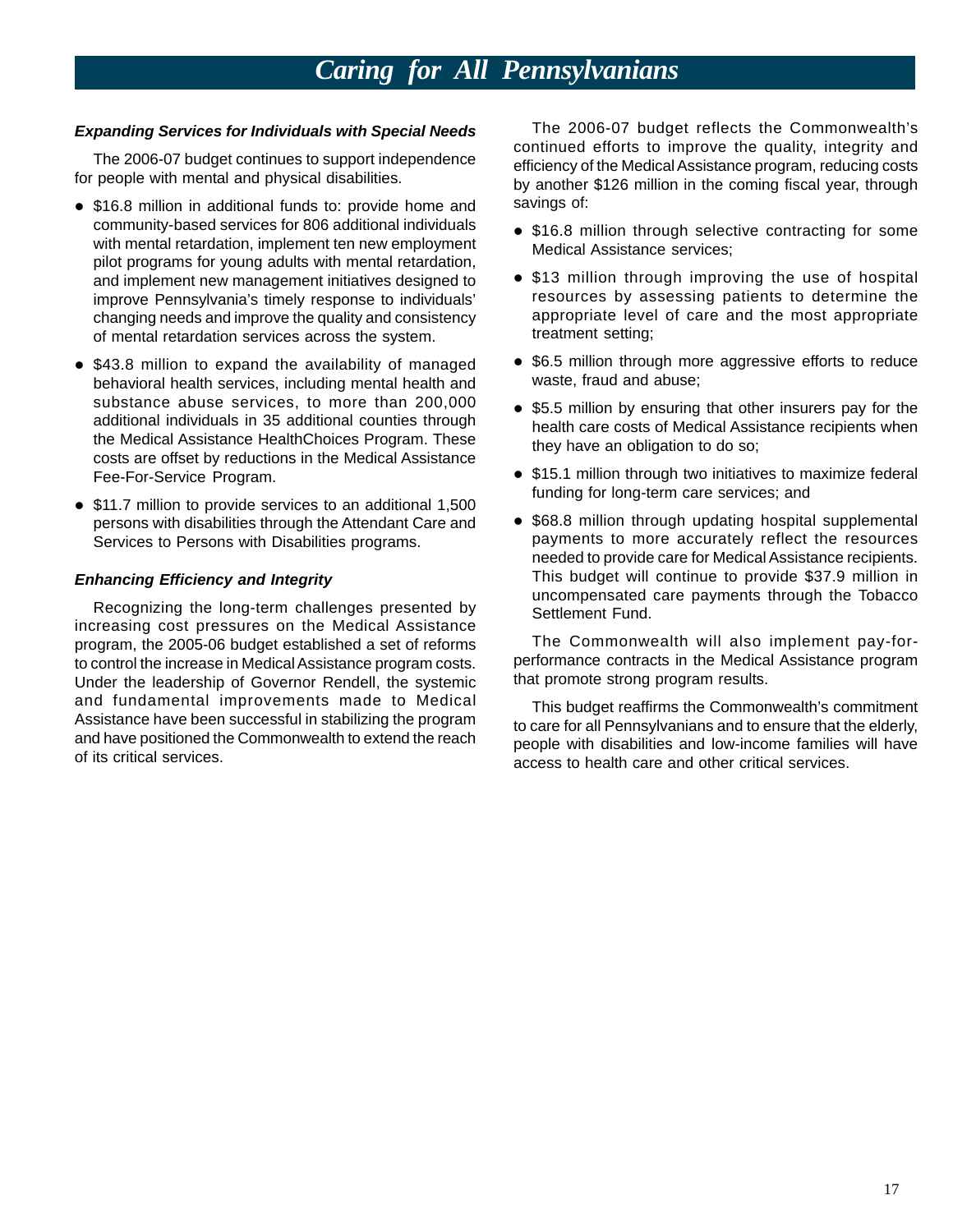# *Enhancing Programs for Enhancing Programs for Pennsylvania Seniors Pennsylvania Seniors*

<span id="page-17-0"></span>The Commonwealth has a long tradition of providing a broad range of services and programs for its older residents, including a state pharmaceutical assistance program and, when necessary, long-term living services to provide needed supports. This budget provides for necessary changes in both programs to better address the needs of Pennsylvania's growing elderly population.

## *PACE Plus Medicare: Ensuring That Senior Citizens Maintain Essential Prescription Drug Support*

### *PACE/PACENET: A National Model*

Pennsylvania's state pharmaceutical assistance program known as PACE (for Pharmaceutical Assistance Contract for the Elderly) is one of the largest state-sponsored prescription drug plans operating in the United States and has been in operation for 22 years. Through Act 37 of 2003, PACE was revised to add PACENET to serve additional recipients, bringing the current number of PACE/PACENET enrolled senior citizens to more than 303,000. Because Pennsylvania will be sharing the cost of prescription drug coverage under the new federal prescription plan, the Commonwealth will be able to provide prescription drug coverage to an additional 120,000 seniors.

### *Responding to the New Medicare Prescription Drug Program*

The federal Medicare Modernization Act authorized Medicare Part D, a program to help Medicare beneficiaries with the costs of prescription drugs. This program provides substantial extra help with prescription drug costs for eligible individuals whose income is less than 150 percent of the federal poverty level and whose resources are limited to \$10,000 per individual and \$20,000 per couple. This help takes the form of subsidies paid by the federal government to the drug plan in which the Medicare beneficiary is enrolled. The subsidy provides assistance with the premium, deductible, coverage gap and co-payments of the program.

Unlike the continuous coverage provided by PACE/ PACENET, Medicare Part D coverage requires recipients with incomes above 150 percent of poverty to incur substantial costs for:

- Plan premiums
- Deductibles
- Higher co-payments than required in PACE/PACENET
- A gap in coverage after the first \$2,250 spent on drugs and a catastrophic benefit that covers most costs only after drug spending exceeds \$5,100
- Restricted formularies and excluded medications

By redesigning the PACE program and creating a new benefit called PACE Plus Medicare, the Commonwealth will address the gaps in the new federal Medicare Part D benefit for PACE/PACENET recipients so that Pennsylvania's seniors will not incur more costs than they otherwise would have paid when their prescriptions were covered by PACE/ PACENET.

### **Actual and Projected PACE/PACENET Enrollment**

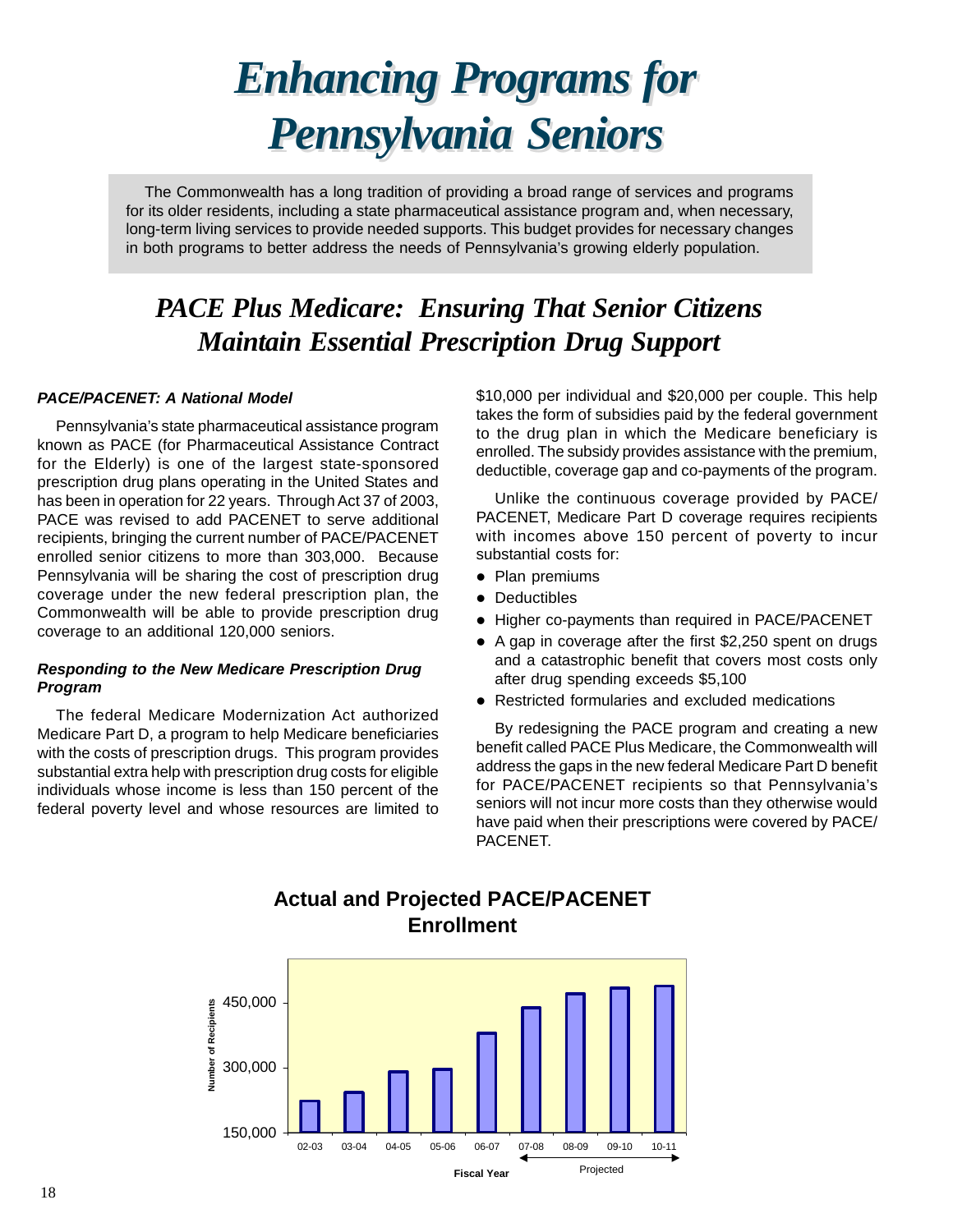## *Enhancing Programs for Pennsylvania Seniors*

## *Long-Term Living Services – Providing Choice for Pennsylvania's Seniors*

Under Governor Rendell's leadership, Pennsylvania's recent expansion of Medicaid Home and Community-Based Waiver programs has been successful in providing additional options that enable elderly and disabled individuals to continue to live in their communities. This program expansion has made it possible for more of Pennsylvania's seniors to remain where they want to live – in their homes. The administration has significantly expanded home and community-based programs, increasing participation in the 60+ Waiver program by 70 percent since 2002-03. This budget proposes a further expansion in this program to serve an additional 2,800 people in 2006-07.

Given a choice, an overwhelming number of older Pennsylvanians would prefer to remain in their homes rather than enter a nursing facility. In response to this consumer preference, the Commonwealth is working to "rebalance" the long-term living system so a greater amount and percentage of the Commonwealth's long-term support resources are focused on home and community-based services through the following actions:

- Established the Long-Term Living Council to develop comprehensive, coordinated plans for the future of Medical Assistance long-term living services in the Commonwealth, building upon the successes of the administration's efforts to reform and rebalance the state's long-term-care system.
- Continue to expand Medicaid Home and Community-Based Waiver programs to serve an additional 2,800 seniors in 2006-07. The Commonwealth has increased participation in the 60+ Waiver program by 70 percent since 2002-03 and proposes an additional 14 percent increase in 2006-07.
- Expand efforts to educate and assist nursing home residents who want to return to their homes or communities.
- Streamline the eligibility determination process for consumers to receive in-home services.
- Conduct an extensive study of long-term living demand and supply over the next 20 years to understand how the long-term living industry should look in the future.
- **•** Encourage nursing facilities to reconfigure their businesses to provide an appropriate continuum of supportive services in addition to the skilled nursing services they now provide.



The 2006-07 budget provides:

- \$4.3 million in increased funding to provide for a 2 percent cost of living adjustment for direct care services provided through PENNCARE.
- \$2.1 million in increased State funds to provide services to an additional 240 persons in the PENNCARE Attendant Care Program.

Governor Rendell's goal is to offer eligible Medical Assistance consumers choice in where they receive longterm living services, providing high-quality care to these individuals in the most clinically appropriate and costeffective environment. This administration believes that consumers' preferences are often to remain in their homes and communities. This budget provides options for an increasing number of Commonwealth seniors to achieve this goal.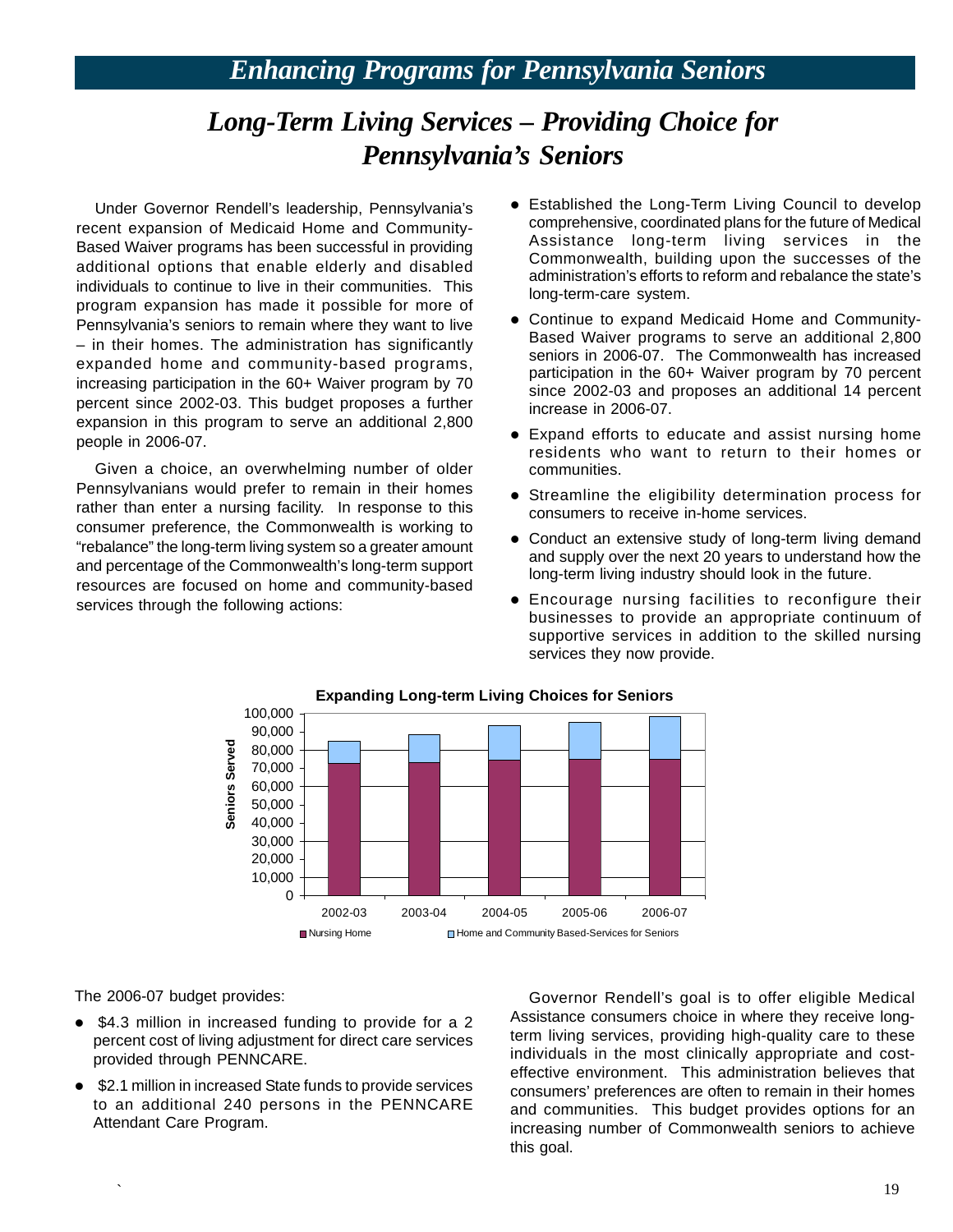# *Energy and the Environment Energy and the Environment*

## <span id="page-19-0"></span>*New Industries and a Better Quality of Life for the 21st Century*

The businesses and industries Pennsylvania wants to attract and retain have a choice of where they locate. Increasingly, employers judge business locations by their ability to help attract and retain a quality work force. Employers know that workers want the same things we all want – clean air and water, lively neighborhoods and town centers, and abundant green space. That is why improving Pennsylvania's environment and fostering healthy communities has been a major priority of Governor Rendell since he took office in 2003.

## *Growing Greener II – A \$625 Million Investment in Environmental Improvement and Community Development*

Pennsylvania is proving that the right kind of environmental policies and initiatives can foster economic growth. In January 2006, Governor Rendell strengthened his commitment to build a partnership between the environment and the economy by announcing \$8.5 million in investments for 25 clean energy projects that will leverage more than \$144 million in private sector investment and create more than 1,000 jobs.



To implement his vision of a green and growing Pennsylvania and address our Commonwealth's most critical environmental concerns, Governor Rendell proposed the Growing Greener II plan. This plan was enacted by the General Assembly and approved by the voters in 2005. The \$625 million, six-year Growing Greener II program will provide:

- \$230 million to the Department of Environmental Protection to clean up rivers, streams, abandoned mines and contaminated industrial sites, and finance the development and deployment of advanced energy projects.
- \$217.5 million to the Department of Conservation and Natural Resources for natural areas and open spaces, istate parks and local recreational needs.
- \$80 million to the Pennsylvania Department of Agriculture to protect working farms.
- \$50 million to the Department of Community and Economic Development for investments in housing and mixed-use redevelopment projects.
- \$27.5 million to the Pennsylvania Fish and Boat Commission to repair fish hatcheries and aging dams and \$20 million to the Pennsylvania Game Commission for habitat-related facility upgrades and repairs.
- In addition, PennDOT is dedicating at least \$200 million in additional funding to its Home Town Streets program, which redesigns and revitalizes state highways that serve as main streets in communities.

## *Developing Alternative Energy Industries in Pennsylvania*

Because of the growing practical appeal of alternative energy, Governor Rendell has made development of alternative energy technologies and industries a major priority in his economic agenda. These efforts range from promoting new plants that will produce diesel fuel from coal, soybeans and other farm products to the Commonwealth's partnership with Gamesa – the world's third largest manufacturer of wind energy equipment – to build plants in Cambria and Bucks counties employing as many as 400 workers.

Pennsylvania must also remain mindful of those traditional industries that have been the bedrock of Pennsylvania's strong industrial and environmental heritage. This budget proposes more than \$500,000 in new funding to enhance Pennsylvania's

underground mine inspection and mine electrical inspection programs to ensure that Pennsylvania mines remain a safe place to work.

Today, Pennsylvania's companies are sending approximately \$30 billion a year outside our state – and in many cases outside our nation – to buy energy. They are doing so because more affordable energy alternatives are not readily available. Governor Rendell's efforts to build Pennsylvania's energy industries and promote economically viable alternative energy companies aimed to create jobs, keep Pennsylvania energy wealth at home, and give Pennsylvanians a cleaner environment even as our economy grows.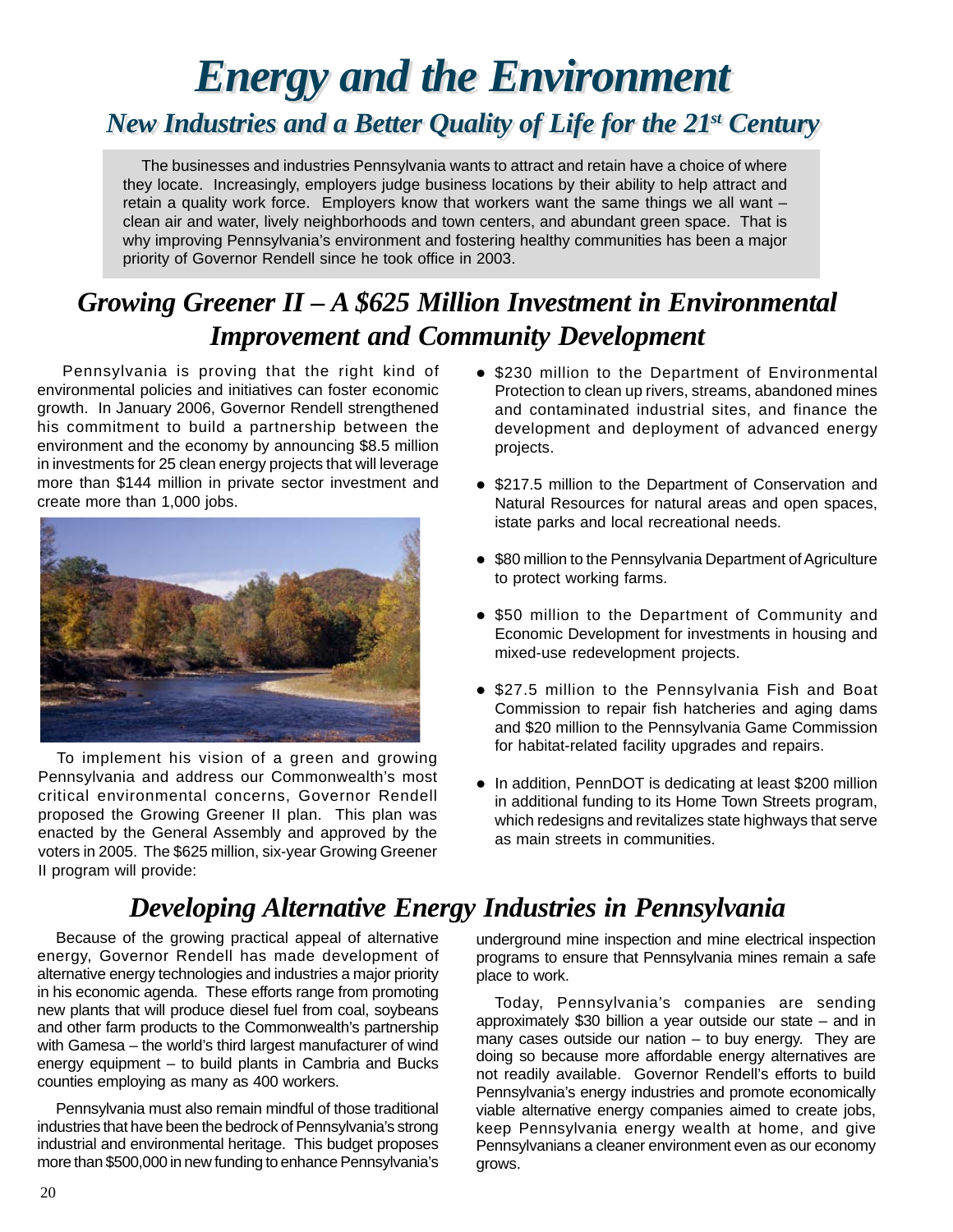# *Public Safety and Security Public Safety and Security*

## A Commonwealth Priority

<span id="page-20-0"></span>One of government's core responsibilities is protecting its citizens. Public safety in the Commonwealth helps to determine the quality of residents' lives and the character of their communities. Governor Rendell has implemented an aggressive and broad-based public safety agenda that will make Pennsylvania and its residents safer. The 2006-07 budget includes a number of public safety initiatives that safeguard Pennsylvania residents by blending support for traditional public safety responsibilities with a comprehensive approach for emergency preparedness.

### *Pennsylvania Is Increasing Its Commitment to Law Enforcement*

In 2005, the Pennsylvania State Police marked 100 years of protecting Pennsylvania's communities and roadways. Recognizing the critical role of the State Police in ensuring

public safety in the future, Governor Rendell is proposing an additional 90 trooper positions in 2006-07, bringing the State Police to 4,548 total positions, its highest enlisted complement ever. These 90 trooper positions are in addition to the 180 enlisted personnel included in the 2005-06 budget. The 2006-07 budget assumes that the Pennsylvania State Trooper Association will cease their current effort to block the implementation of

the State Police improved deployment plan so that 30 additonal troopers can be hired in 2006, an additional 68 enlisted personnel currently performing desk duties can be transitioned to active law enforcement duties, and 45 experienced corporals can be kept on the road rather than being placed in dispatch centers answering phone calls.



### *Pennsylvania Is Preparing for Public Health Emergencies*

In the post-9/11 world, bio-terrorism has become a serious threat that local, state and national governments must address. This budget includes these initiatives:

z **Public Health Emergency Preparedness and Response**. \$80.8 million in federal funds to develop solutions for bio-terrorism preparedness, notify the medical community of emergency situations and improve the Department of Health's bio-laboratory capabilities.

- **Bio-terrorism Preparedness Measures. \$8 million to** support the National Electronic Disease Surveillance System (NEDSS), an integrated electronic laboratory reporting system that provides on-line reporting and information from laboratories, hospitals and clinicians. \$500,000 to support the Real-time Outbreak Disease Syndromic Surveillance System (RODS), an informationtracking device for Pennsylvania district offices and county health departments.
- **Pandemic Readiness Activities.** Concern about the spread of avian influenza from animals to humans has recently become a top international news story. Pennsylvania has had no reported incidents of avian influenza, but the state is already considered a leader in the prevention, detection and response to avian influenza among animals because of innovative and coordinated programs between the Pennsylvania Department of Agriculture and the Pennsylvania poultry industry.

This budget recommends:

- $-$  \$12.3 million in federal grants from the U.S. Department of Health and Human Services for pandemic influenza preparedness during the 2006 federal fiscal year.
- \$500,000 for the Pennsylvania Emergency Management Agency and the Department of Health to coordinate the Commonwealth's statewide avian flu and pandemic preparedness activities.
- \$820,000 for other activities to continue to address this public health priority.

### *Pennsylvania Is Preparing for Natural Disasters*

- **Flood Protection.** \$3.5 million in state funds and \$4.5 million in federal funds for the Hazard Mitigation program to continue the Commonwealth's commitment to safeguarding its residents while maintaining the beauty of its environment.
- **Advanced Security Technology for Safety. \$4 million** for development of a statewide digital map. This map will enable the Commonwealth to share digital imagery data and assist local governments in developing their emergency preparedness plans.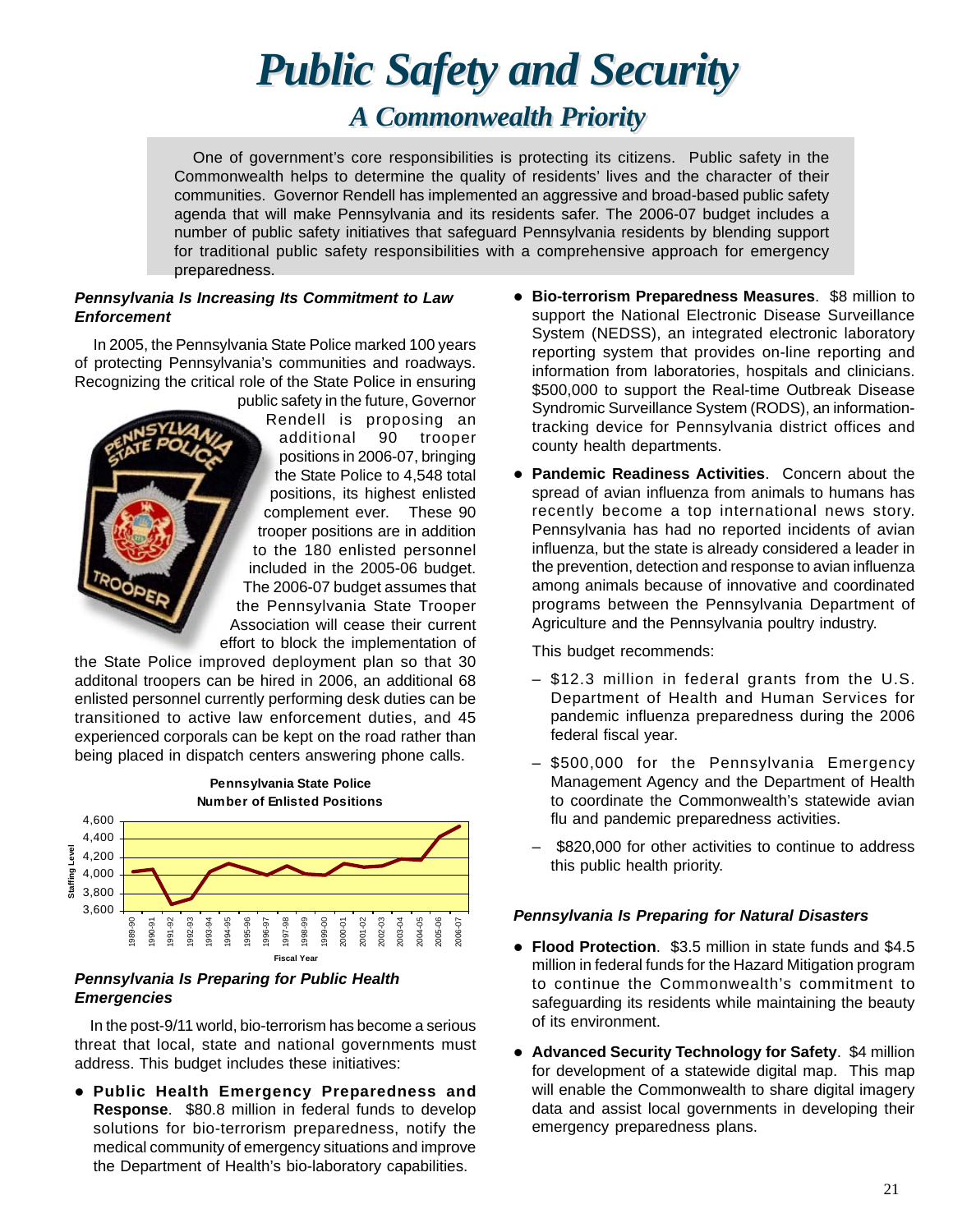## *Public Safety and Security – A Commonwealth Priority*

### *Pennsylvania Is Increasing Its Emergency Preparedness*

- **Supporting Pennsylvania's First Responders. \$25** million to continue the Volunteer Company Grants program in 2005-06, and another \$25 million from the State Gaming Fund in 2006-07.
- **Driver's License Security. \$8.8 million for the first year** of a seven-year federal program to create uniform driver's license and personal identification standards. This new program will help prevent identity theft and will strengthen the license credentialing process.
- **Coordination for Emergencies**. The Pennsylvania Emergency Management Agency has been working with the Pennsylvania Office of Homeland Security, the Regional Counter Terrorism Task Forces and other state, local and federal agencies to establish a coordinated approach to response planning. Pennsylvania has integrated a number of new federal programs into its preparedness planning, including:
	- the National Preparedness Goal, to strengthen preparedness for terrorist attacks, major disasters and other emergencies;
	- the National Response Plan, to coordinate state emergency operations centers through the National Emergency Operations Center; and
	- the National Incident Management System, to provide a consistent nationwide approach to incident management.
- **Statewide Radio System.** \$16.9 million for the continued development and operation of the Statewide Radio System, a wireless network that allows for both voice and data communications among all state agencies. This network will be the backbone for interoperable communication across state, federal and local radio systems, resulting in enhanced communications in the event of an emergency.

### *Pennsylvania is Tough on Crime and Working to Reduce the Number of Repeat Offenders*

The Commonwealth is increasing its capacity to incarcerate offenders while at the same time continuing its efforts to address the underlying causes of criminal behavior, improve public safety and reduce victimization.

### *Budget highlights include:*

**• Corrections/Probation and Parole.** \$2.1 million to the Department of Corrections to open five new housing units in order to maintain a safe and secure environment for criminals sentenced to the state correctional system. These new units will provide an increase of 920 beds among the following State Correctional Institutions: Camp Hill, Cresson, Laurel Highlands and the State Regional Correction Facility at Mercer.

**• Incarceration and Rehabilitation.** Tackling prison population growth is just one of the incarceration and rehabilitation issues the Commonwealth must address. The horrific nature of sex offenses and the complexity of treating sex offenders require a different approach. Therefore, criminal justice agencies in Pennsylvania are developing a comprehensive statewide containment plan for the treatment and management of sex offenders.

### *Pennsylvania is Responding Proactively to Federal Base Closing Activities*

During the U.S. Department of Defense 2005 military Base Realignment and Closure (BRAC) process, the Commonwealth helped Pennsylvania's military communities and local leaders effectively defend Pennsylvania's 274 military installations from closure or realignment. The results were employment gains at Letterkenny and Tobyhanna army depots, as well as at the Naval Support Activity in Philadelphia. The Commonwealth also successfully defended the 911th Airlift Wing at Pittsburgh International Airport and the 111th Fighter Wing of the Pennsylvania Air National Guard. These federal installations and the active duty, reserve and National Guard personnel that serve on them are vital homeland security and public safety assets, as well as economic engines for many Pennsylvania communities.

### *Budget highlights include:*

• \$275,000 for continued funding for the Pennsylvania Base Development efforts that helped prepare Pennsylvania so well for BRAC 2005 and that will help Pennsylvania implement a coordinated strategy of workforce and economic development programs to sustain military installations in the Commonwealth into the future.

### *Pennsylvania is Supporting our Troops*

The Pennsylvania National Guard is one of the best and largest in the nation. Its men and women have been called upon to support the global war on terror in Afghanistan, Iraq and Kosovo. Additionally, Pennsylvania's National Guard deployed more than 2,500 troops to support hurricane-ravaged areas in Louisiana and Mississippi in 2005 – the most of any state outside of the region affected by the hurricanes.

### *Budget highlights include:*

• \$300,000 for the implementation of Governor Rendell's Support Our Troops initiative and other veterans' programs. Among its elements is a new Military Family Relief Assistance Program to help soldiers and their families who face emergency situations. In addition, the Pennsylvania National Guard's Educational Assistance program has been improved by extending benefits for soldiers who have deployed since September 11, 2001.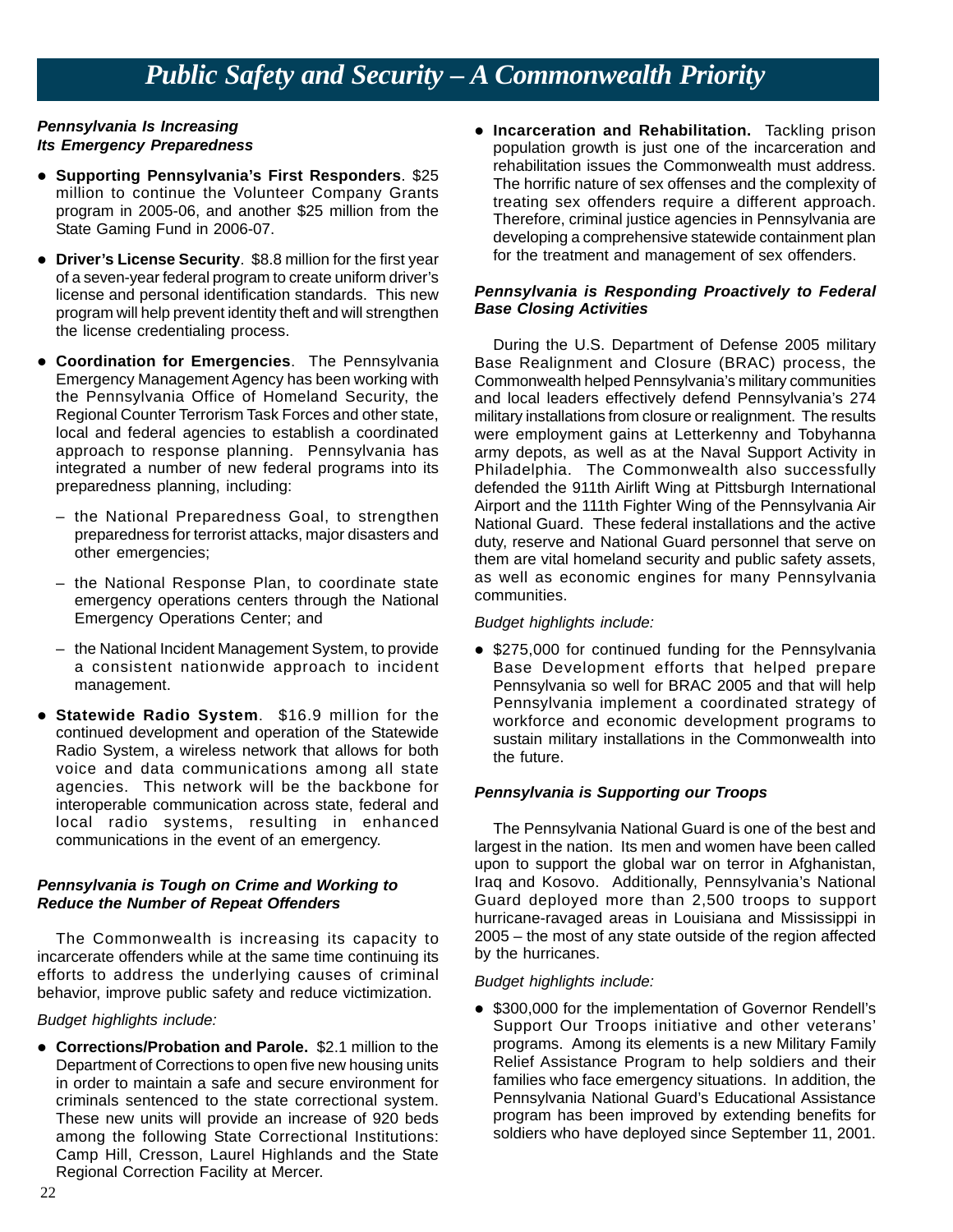## <span id="page-22-0"></span>*TTransport ransportation ation Key to Pennsylvania Growth and Opportunity Key to Pennsylvania Growth and Opportunity*

Pennsylvania's transportation system is a complex network of interstate highways, state and local roads, bridges, railroads, air carriers and public transit agencies. Governor Rendell is committed to increasing the quality and safety of each part of that network and investing resources wisely across the network. By developing creative solutions, Governor Rendell has saved public transit systems from a financial crisis while at the same time increasing the amount of funding available for roads and bridges.

### *Highway and Bridge Investments* **Example 2018** 2600

The condition of Pennsylvania's interstate highways  $$500$ improved steadily during the late 1980s and early 1990s to the point where the average rating went from "poor" to "good" in 1997, according to the widely used International Roughness Index (IRI). This trend slowed from 1999 to 2002, with no improvement seen. In 2003, after Governor Rendell took office, interstate highway pavement quality began to improve again.

Accessibility, structural integrity and safety are priorities for our roads and bridges. Under Governor Rendell's leadership, the quality of Pennsylvania's roads and bridges has been improving, and funding for their maintenance and repair has increased significantly. This budget provides significant new investments to continue these efforts.

- **Smoother Roads and Priority Bridges. \$100 million,** or 200 percent, increase to allow highway maintenance resurfacing repairs to increase by 550 miles in the first year and 530 miles in the second year of the program.
- **Bridge Preservation.** \$20 million increase to further expand the bridge restoration program to repair approximately 200 to 250 additional bridges.
- **Emergency Highway and Bridge Repairs. \$10 million,** or a 54 percent, increase to address 15 to 20 more emergency repair situations such as storm repair, slide conditions and sink holes.

This budget also recommends increasing the Highway Maintenance Safety Projects appropriation by \$5 million as a state match for a projected \$34 million federal grant from the federal SAFETEA-LU program. The Safe, Accountable, Flexible, Efficient Transportation Equity Act, A Legacy for Users is a federal law that created a dedicated funding source for states' highway safety improvement programs.

The following chart shows annual spending on PennDOT's bridge program from 1999 to 2006.



### *Public Transit Funding and the Need for an Integrated Transportation Funding Strategy*

Assuring viable transportation options for all Pennsylvanians means the Commonwealth must provide continuing adequate support for its transit agencies. Achieving this has been difficult in the past. Public transit does not have the same predictable, growing funding source that highway and bridge programs have in the Motor License Fund. The transit-funding package enacted in 1991 was intended to solve this problem. However, the revenue sources did not meet the high revenue projections used when the bill was crafted, causing a deficit for the Commonwealth's public transportation spending authority.

In February 2005, Governor Rendell announced an interim solution that will provide more than \$400 million in non-recurring funding for Pennsylvania's transit agencies over the next two years. This money will come from federal transportation funds provided to Pennsylvania, a major portion of which can be used for either roads or public transit. Without the use of this federal "flex" funding, 13 transit agencies would have faced a funding gap of \$343 million that would have shut down their major transit operations and affected more than 10 million transit passengers.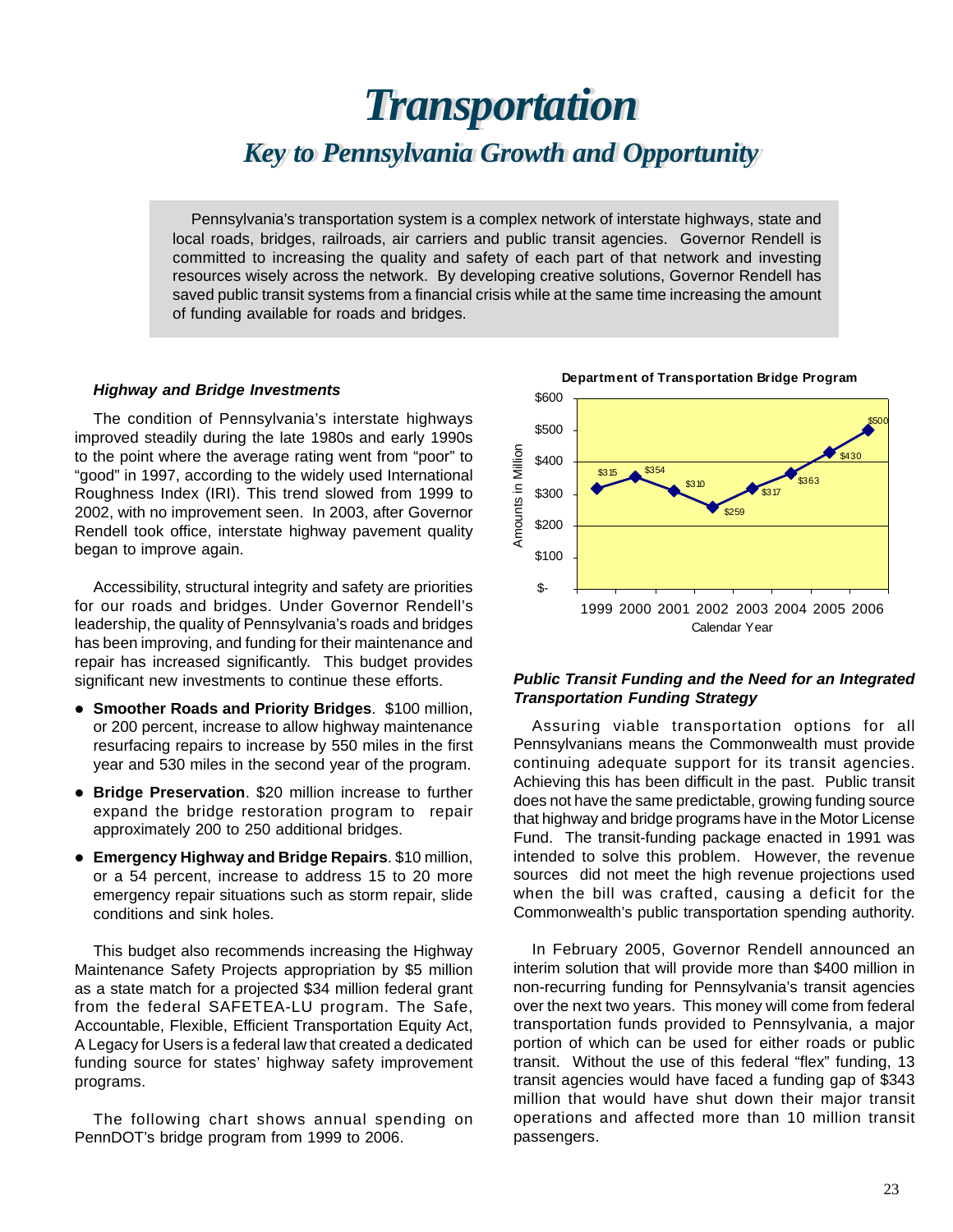## *Transportation – Key to Pennsylvania Growth and Opportunity*

### **Total Pennsylvania Highway Funding Fig. 2018 Flexed Funds for Transit**

|         |              | (Dollar Amounts in Millions) |         |        |         | (Dollar Amounts In Millions) |          |
|---------|--------------|------------------------------|---------|--------|---------|------------------------------|----------|
|         | <b>State</b> | Federal                      | Total   | Dollar | Percent | Standard                     | "Crisis" |
|         | Funding      | Funding                      | Funding | Change | Change  | Federal                      | Federal  |
| 2000-01 | \$2,943      | \$1,112                      | \$4,055 |        |         | \$46                         |          |
| 2001-02 | \$2,940      | \$1,272                      | \$4,212 | \$157  | 3.9%    | \$36                         |          |
| 2002-03 | \$2,949      | \$1,265                      | \$4,214 | \$2    | 0.0%    | \$31                         |          |
| 2003-04 | \$2,966      | \$1,205                      | \$4,171 | (\$43) | $-1.0%$ | \$59                         |          |
| 2004-05 | \$3,124      | \$1,081                      | \$4,205 | \$34   | 0.8%    | \$48                         | \$74     |
| 2005-06 | \$3,518      | \$1,424                      | \$4,942 | \$737  | 17.5%   | \$25                         | \$202    |
| 2006-07 | \$3,758      | \$1,436                      | \$5,194 | \$252  | 5.1%    | \$25                         | \$138    |

*Even after "flexing" some additional federal transportation funds to keep the state's 13 transit agencies operating, Pennsylvania highway spending is still growing substantially, with an anticipated \$252 million increase in total funds in 2006-07. Part of that increase is an additional \$130 million in state funds for the Commonwealth's highway and bridge infrastructure, including \$100 million for the Smoother Roads and Bridges program, \$20 million for the Bridge Preservation program and \$10 million for the Emergency Highway and Bridge Maintenance Repair program. Pennsylvania highway spending in 2006-07 is 23 percent, or \$980 million, higher than when Governor Rendell took office.* 

Having achieved a temporary resolution of the transitfunding crisis, Governor Rendell has formed a commission to recommend a strategy to provide adequate, appropriate, sustainable funding for Pennsylvania's transit systems, roads and bridges. The Transportation Funding and Reform Commission includes four legislative appointees and represents a cooperative effort to identify a permanent solution for public transit funding.

### *Increasing Transportation's Role in Economic Development*

The 2006-07 budget enables PennDOT to support 20 additional transportation projects linked to economic development through an \$8 million, or 40 percent, increase to the Pennsylvania Infrastructure Bank. This low-interest loan program offers municipal governments flexible financing opportunities for transportation projects tied to economic development throughout the Commonwealth.

### *State Highway and Bridge Construction*

• \$613 million in state and \$1.2 billion in federal funds, for new construction and major repairs of highways and bridges.

### *State Highway and Bridge Maintenance*

• \$1.5 billion in state and \$214 million in federal funds, for the maintenance of the Commonwealth's bridges and highways.

### *Mass Transportation*

• \$758 million in state and \$62 million in federal funds, for operating and capital assistance to mass transit agencies, including a \$2.9 million increase in State funding.

### *Transit Assistance for Older Pennsylvanians*

• \$152.3 million in State Lottery Funds in support of Older Pennsylvanians' Free and Shared Rides.

### *Local Road Maintenance and Construction Payments*

• \$334 million to municipal governments for local road maintenance and construction.

### *Rail Freight Assistance*

• \$10.5 million to provide maintenance and capital support for non-state owned rail lines.

### *Air Transportation*

• \$8 million in state aviation funds to provide airport development grants for public use airports.



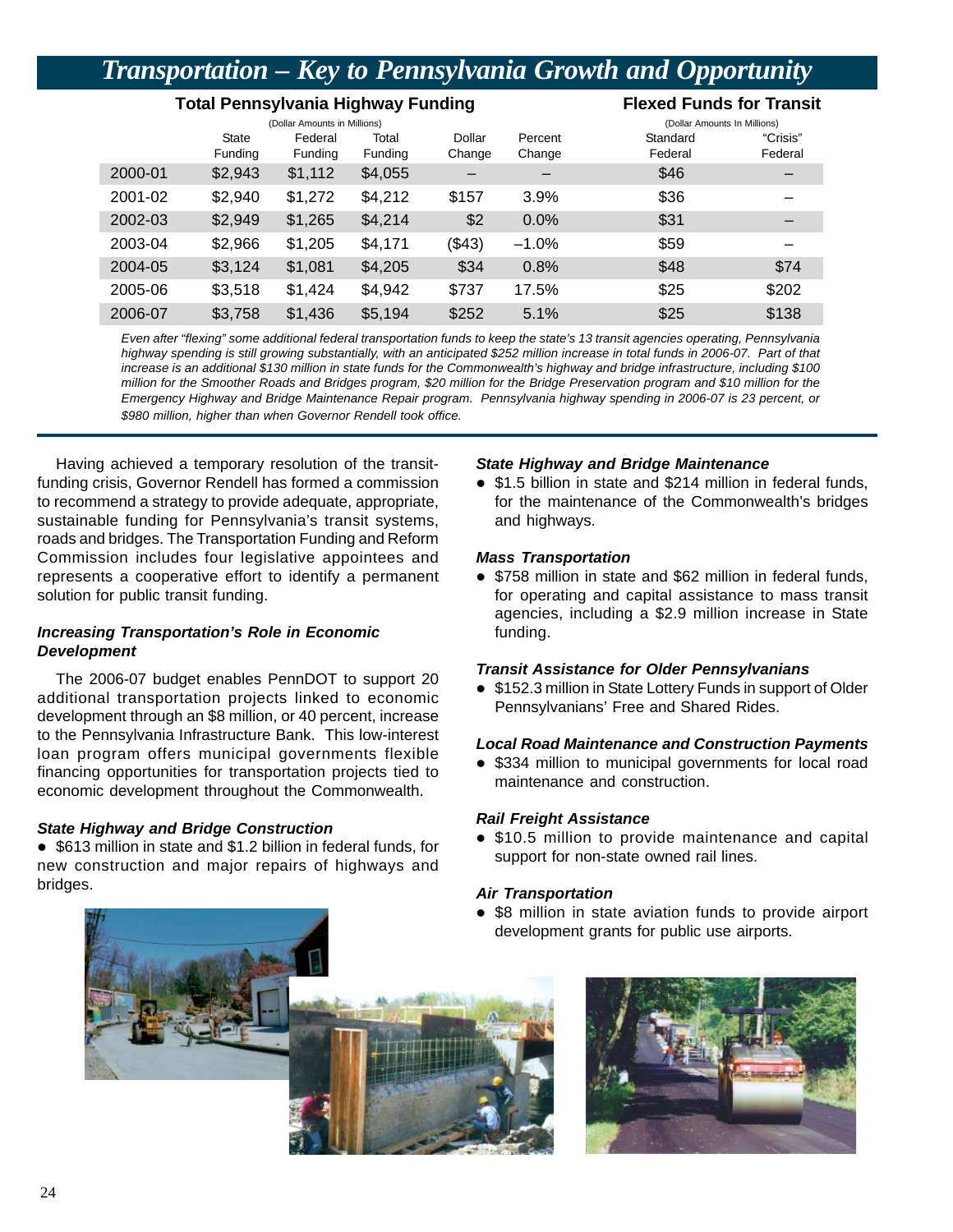## *2006-07 GENERAL FUND REVENUES*

<span id="page-24-0"></span>

| <b>Dollars in Millions</b>       | <b>PA Revenue Sources</b><br>Actual<br><b>Collections</b><br>2004-05 |          | <b>Estimated</b><br><b>Collections</b><br>2005-06 | Estimated<br><b>Collections</b><br>2006-07 |          |  |
|----------------------------------|----------------------------------------------------------------------|----------|---------------------------------------------------|--------------------------------------------|----------|--|
| Personal Income Tax              | \$                                                                   | 8,746.8  | \$<br>9,331.7                                     | \$                                         | 9,848.9  |  |
| Sales and Use Tax                | \$                                                                   | 8,000.0  | \$<br>8,281.0                                     | \$                                         | 8,621.3  |  |
| Corporate Net Income Tax         | \$                                                                   | 1,921.4  | \$<br>2,129.0                                     | \$                                         | 2,142.2  |  |
| Capital Stock and Franchise Tax* | \$                                                                   | 1,025.9  | \$<br>1,045.9                                     | \$                                         | 880.2    |  |
| Gross Receipts Tax               | \$                                                                   | 1,125.9  | \$<br>1,064.9                                     | \$                                         | 1,113.3  |  |
| Cigarette Tax                    | \$                                                                   | 784.4    | \$<br>779.9                                       | \$                                         | 768.1    |  |
| Other Taxes                      | \$                                                                   | 2,108.1  | \$<br>2,193.1                                     | \$                                         | 2,319.3  |  |
| Non-Tax Revenues                 | \$                                                                   | 596.0    | \$<br>528.1                                       | \$                                         | 656.9    |  |
| Total                            | \$                                                                   | 24,308.5 | \$<br>25,353.6                                    | \$.                                        | 26,350.2 |  |
| Difference from prior year       | \$                                                                   | 1,480.4  | \$<br>1,045.1                                     | \$                                         | 996.6    |  |
| Percentage Difference            |                                                                      |          | 4.3%                                              |                                            | 3.9%     |  |

Act 46 of 2003 modified the scheduled phaseout of the Capital Stock and Franchise Tax. For tax year 2004 the rate was 6.99 mills. For tax year 2005 the rate was 5.99 mills. For tax year 2006 the rate is 4.99 mills and this budget proposes to accelerate the reduction by an additional 0.1 mills in tax year 2006 after which the rate will then be reduced annually by one mill until the tax is eliminated in 2011.

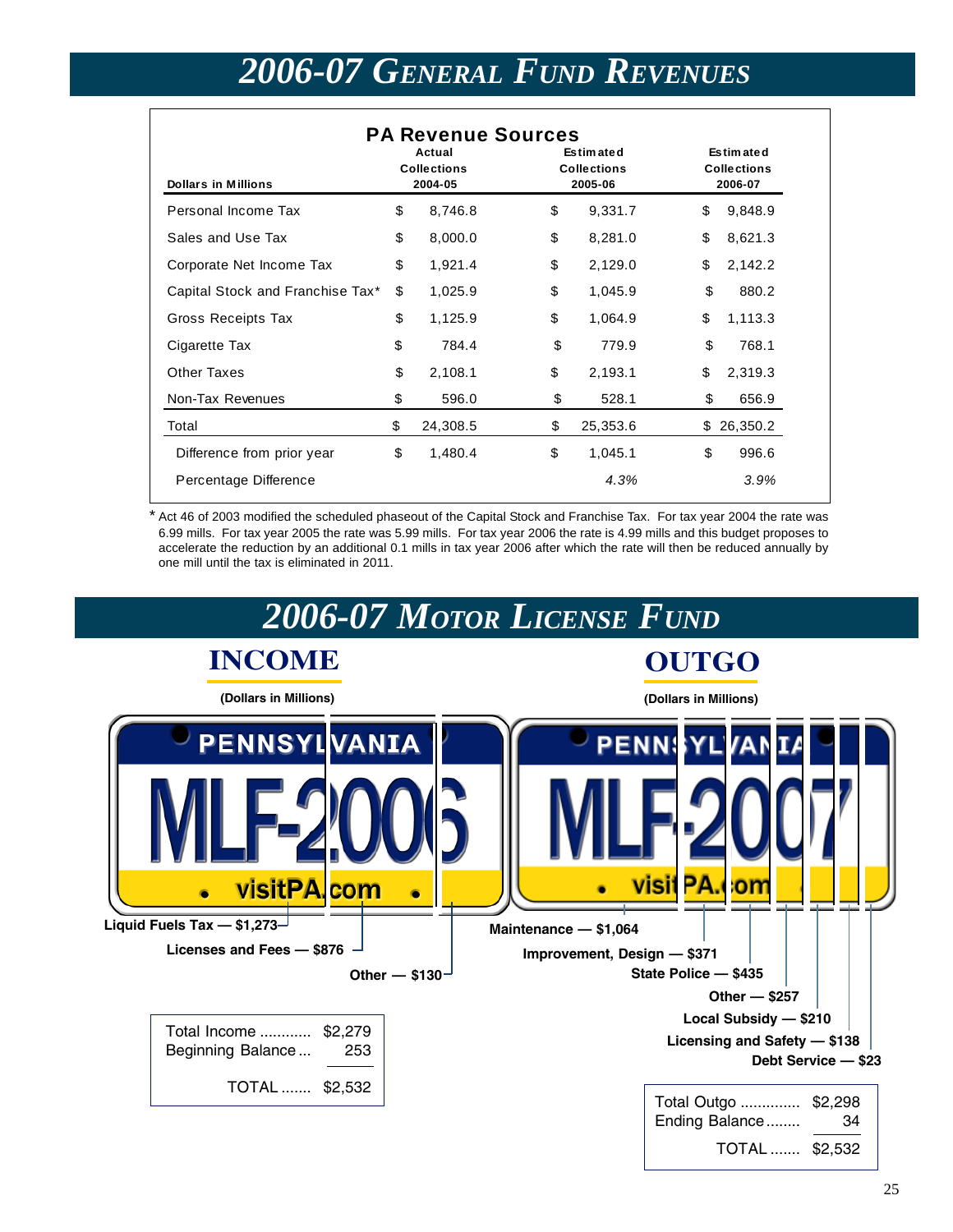## *2006-07 GENERAL FUND REVENUES*

**2003-04** 

### **Major Tax Saving Initiatives (2003-04 through 2006-07)**  Dollars in Millions

| <b>Dollars in Millions</b>                                          |    | 2003-04 | 2004-05     | 2005-06     |   | 2006-07 |
|---------------------------------------------------------------------|----|---------|-------------|-------------|---|---------|
|                                                                     | \$ | 9.1     | \$<br>71.8  | \$<br>213.7 | S | 404.6   |
| Special Poverty Expansion (\$500 per dependent)                     |    |         | 13.9        | 13.6        |   | 13.3    |
|                                                                     |    |         | 15.0        | 15.0        |   | 25.0    |
|                                                                     |    |         | 30.0        | 30.0        |   | 30.0    |
|                                                                     |    |         | 40.2        | 42.6        |   | 45.3    |
| Inheritance Tax (recouple to federal return basis)                  |    | 22.1    | 55.2        | 76.7        |   | 83.6    |
|                                                                     |    | 10.0    | 15.0        | 19.0        |   | 19.0    |
|                                                                     |    |         |             |             |   | 25.0    |
|                                                                     |    |         |             | 10.0        |   | 10.0    |
|                                                                     |    |         | 2.9         | 2.9         |   | 0.9     |
|                                                                     |    | 0.9     | 1.2         | 1.2         |   | 1.2     |
|                                                                     |    |         |             |             |   | 7.3     |
|                                                                     | S  | 42.1    | \$<br>245.2 | \$<br>424.7 | S | 665.2   |
|                                                                     | \$ | 42.1    | \$<br>287.3 | \$<br>712.0 |   | 1,377.2 |
| *Includes additional items proposed in Governor's FY 2006-07 Budget |    |         |             |             |   |         |

The 2006-07 budget includes over \$221 million in Tax Cuts

- Effective with tax year 2004, the Capital Stock and Franchise Tax was reduced by a quarter mill from 7.24 mills to 6.99. The rate was reduced an additional 1 mill on January 1, 2005 and 2006 bringing the current  $\frac{8}{8}$ rate to 4.99 mills. The FY 2006-07 Budget proposes to accelerate the rate reduction by 0.1 mill in 2006, making the rate 4.89. For each additional tax year, the rate will decline by one mill. Tax savings in the  $4$ chart above are based on revisions to the rate versus  $22$ a 7.24 mill base. 0
- The Research and Development Tax Credit was increased from \$15 million to \$30 million in Act 46 of 2003. The 2006-07 Budget proposes to increase the tax credit by an additional \$10 million to \$40 million.
- The 2006-07 Budget proposes to increase the annual cap on deductions for Net Operating Loss Carryforward from \$2 million to \$3 million effective January 1, 2007.

Other recent tax changes include:

- For calculation of the Special Poverty Provisions for Tax Forgiveness, the dependent allowance was increased from \$9,000 to \$9,500 in Act 46 of 2003. Exemptions remain at \$6,500 for single claimants and \$13,000 for married claimants with no dependents. A family of four with two claimants and two dependents earning less than \$32,000 in taxable income will therefore pay no state income tax.
- Act 46 of 2003 established Sales and Use Tax credits for call centers and extended the processing exemption to cellular telecommunications.
- Revisions to the Inheritance Tax re-coupled Estate Tax to the Federal Estate Tax Provisions, thereby reducing state tax liability.

14 12 10 **CAPITAL STOCK AND FRANCHISE TAX RATE**  Mills 6 1986 1988 1990 1992 1994 1996 1998 2000 2002 2004 2006 2008  $\overline{5}$ Original CSFT Rate  $\longrightarrow$  Act 46 of 2003  $\longrightarrow$  2006-07 Budget Proposal

An additional \$1.2 billion in revenue would be collected in FY 2006-07 if the Capital Stock and Franchise Tax rate had remained at 12.25 mills.

- Education Improvement Tax Credits (EITC) were expanded in Act 48 of 2003 by \$10 million to \$40 million for donations to scholarship organizations that provide personal tuition grants to private schools and non-profit organizations that fund innovative education programs in public schools. Act 48 also permits up to \$5 million in EITC tax credits for donations to pre-school scholarship organizations. Act 46 of 2005 expanded the EITC by an additional \$4 million annually.
- Keystone Innovation Zone Tax Credits were established in Act 12 of 2004 to foster growth in targeted industry segments, namely research and development and other high technology businesses.
- Act 95 of 2004 provided for up to \$10 million in Film Production Tax Credits to be awarded annually. These credits are equal to 20 percent of qualified film production expenses incurred in Pennsylvania.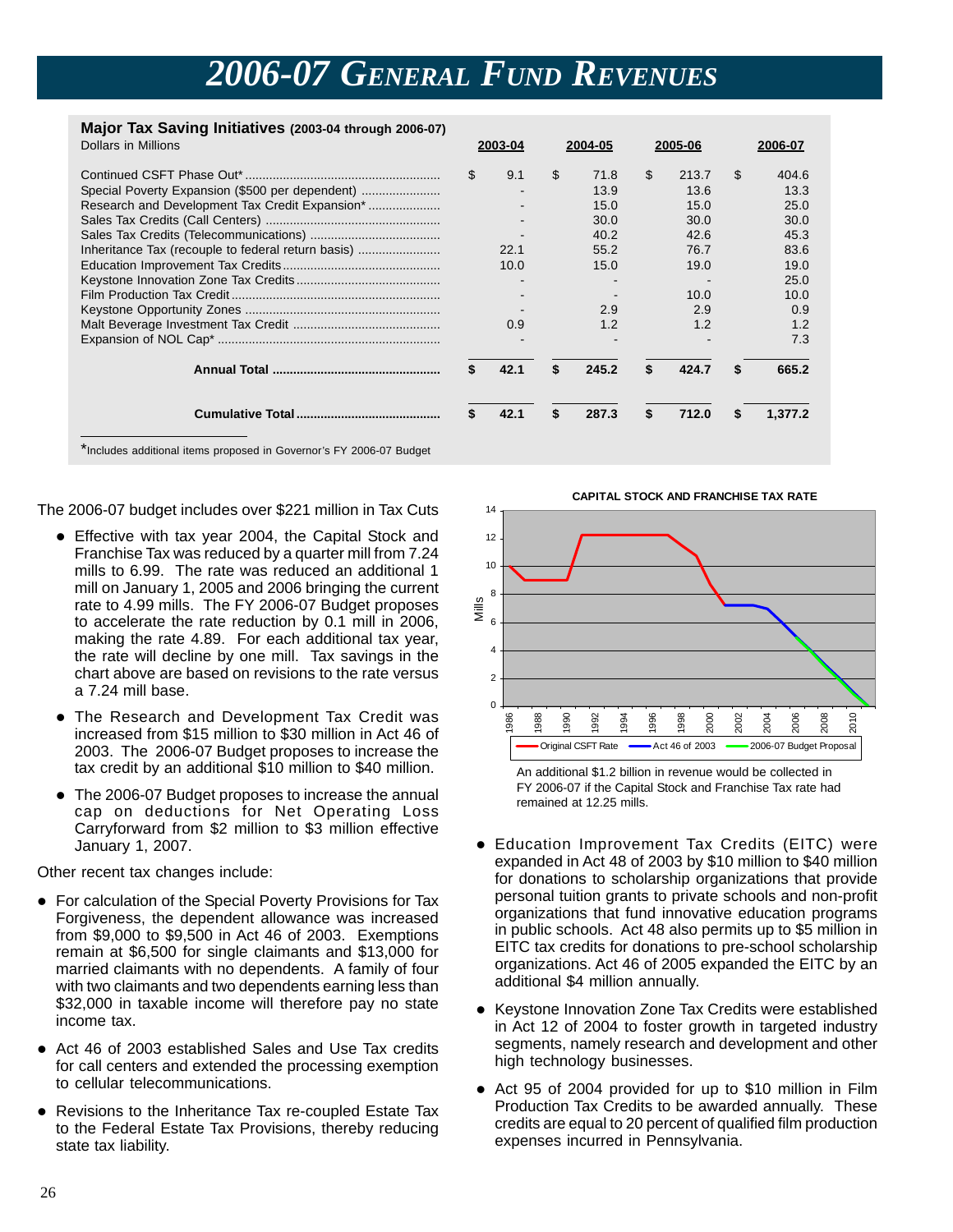|                                   |                          | <b>Dollars In Millions</b>  |                          |
|-----------------------------------|--------------------------|-----------------------------|--------------------------|
|                                   | 2004-05<br><b>Actual</b> | 2005-06<br><b>Available</b> | 2006-07<br><b>Budget</b> |
|                                   | \$77                     | \$365                       | \$204                    |
| Revenue:                          | \$24,309                 | \$25,353                    | \$<br>26,350             |
|                                   | (1,000)                  | (1,075)                     | (1, 125)                 |
|                                   | \$23,309                 | \$24,278                    | \$25,225                 |
|                                   | 97                       | 120                         |                          |
|                                   | \$23,483                 | \$24,763                    | \$25,429                 |
| <b>Expenditures:</b>              | \$23,054                 | \$24,304                    | \$25,425                 |
|                                   |                          | 197                         |                          |
|                                   |                          | (10)                        |                          |
| Budget Stabilization Reserve Fund | 23,054<br>\$429<br>(64)  | 24,491<br>\$272<br>(68)     | 25,425<br>\$4<br>(1)     |
|                                   | \$365                    | \$204                       | \$3                      |

## <span id="page-26-0"></span>*2006-07 GENERAL FUND FINANCIAL STATEMENT*

- The Governor has proposed a General Fund Budget for 2006-07 that increases State spending by \$924 million, or 3.8 percent.
- Increases in debt service of 19.7 percent, increases in Pre K -12 and Higher Education of 5.9 percent and Public Welfare of 3.5 percent are offset by a decrease of 2.5 percent in the remainder of the General Fund budget.

## *2006-07 RAINY DAY FUND*



• Rainy Day Fund balances were built up substantially during the latter part of the 1990s and peaked at more than \$1 billion in 2000-01. The Fund was depleted in order to balance the 2001-02 and 2002-03 General Fund budgets. The current balance in the Fund is \$334 million. The 2006-07 budget projects statutory transfers of \$68 million from 2005-06 and \$1 million from 2006-07. Rating Agencies recommend that reserves of at least 5 percent of annual revenues be held in a Rainy Day

Fund in case of an economic downturn. To meet this criteria, Pennsylvania would have to increase the Rainy Day Fund balance to \$1.32 billion, an increase of \$905 million.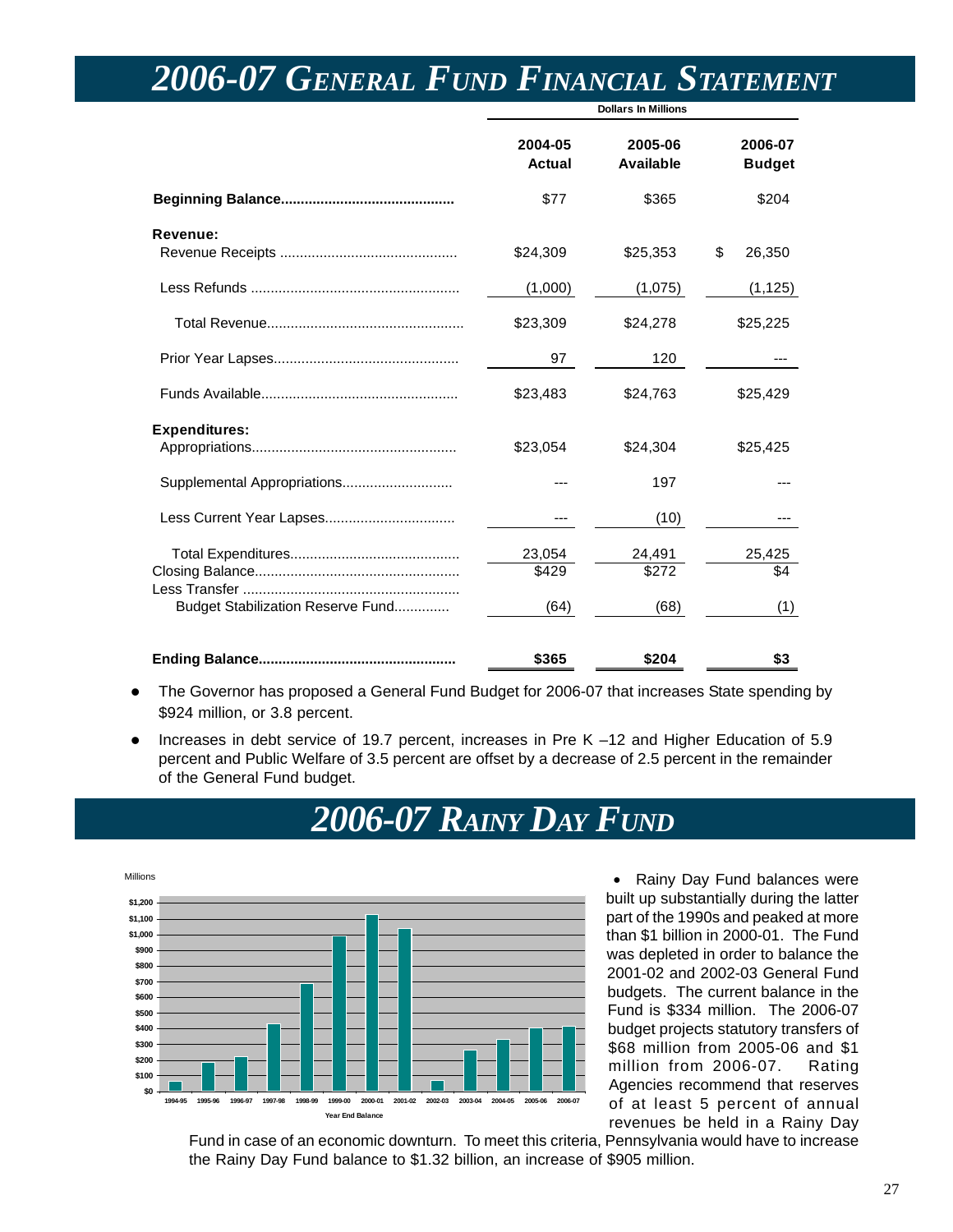## <span id="page-27-0"></span>**THE ECONOMIC OUTLOOK FOR 2006-07 The Forecast is for Moderate Economic Growth**

Economic forecasts are a key ingredient in constructing the budget's revenue forecasts and they also help the government project likely levels of demand for many public goods and services.

### *Recent Economic Trends*

The expansion of the national economy has been steady since 2002, despite repeated external shocks that have occurred in the post-recession period.



The first two years of the current economic expansion (2002-2003) were characterized by unabated job losses in which more than 3 million jobs were lost despite a moderately growing national economy.

Positive overall job growth in the broader economy returned in 2004 and 2005. Job growth during 2004 added approximately 2.0 million jobs during that year. Employment levels grew faster in 2005 as approximately 2.6 million jobs were added during the past year.

The U.S. unemployment rate currently stands at 4.9 percent, down from its nine-year high of 6.3 percent in June 2003.



Productivity gains from 2001 to 2005 have driven the business sector side of the current economic expansion, with a 3.4 percent average annual rate of growth in productivity. This surge exceeds any productivity growth  $\frac{8}{3}$   $\frac{8}{2}$   $\frac{8}{2}$   $\frac{8}{6}$ <br>Productivity gain<br>business sector s<br>with a 3.4 perce<br>productivity. This<br>since the 1960s.

The gains in productivity over the last four years have helped to hold inflation in check, but these factors are eroding. Recent output gains have slowed and payrolls are expanding, which is leading in turn to upward pressure on wages and prices.



After dropping to 1.6 percent annual growth in 2002, inflation has been building over the past three years. Rapidly rising energy costs, rising labor costs, and increases in health care costs combined with a weak dollar pushed inflation to 3.4 percent in 2005

### *Forecast For 2006*

After experiencing broad-based growth during the past two years, as evidenced by 4.2 percent annual growth in real GDP during 2004 and 3.7 percent in 2005, the economy is expected to slowly throttle down over the next two years. Annual growth in real GDP is projected to moderate to 3.5 percent in 2006 and 2.9 percent in 2007

Rising prices, tightening labor markets and rising interest rates are primary causes for slightly lower growth rates in the forecast. The forecasts anticipate that the economic expansion will continue in 2006 as a business-driven expansion.

Moderate job growth of approximately 160,000 per month, or approximately 2 million jobs per year, is expected to continue during 2006. Job growth combined with growth in the labor force will keep the unemployment rate around 4.8 percent. Slower gains in productivity will continue to encourage an increase in payrolls in 2006. Rising interest rates will continue to slow growth in the housing sector.

Inflationary pressures are expected to continue in 2006, as the price of oil will weigh heavily on the economy. A continuation of high oil prices will limit consumer spending and raise costs for businesses.

A continuation of the recent quarter point increases in the federal funds rate is expected in order to slow growth in real GDP to around 3 percent annually.

Interest rates, as measured by the federal funds rate, are projected to rise from their current level of 4.25 percent to around 4.75 percent.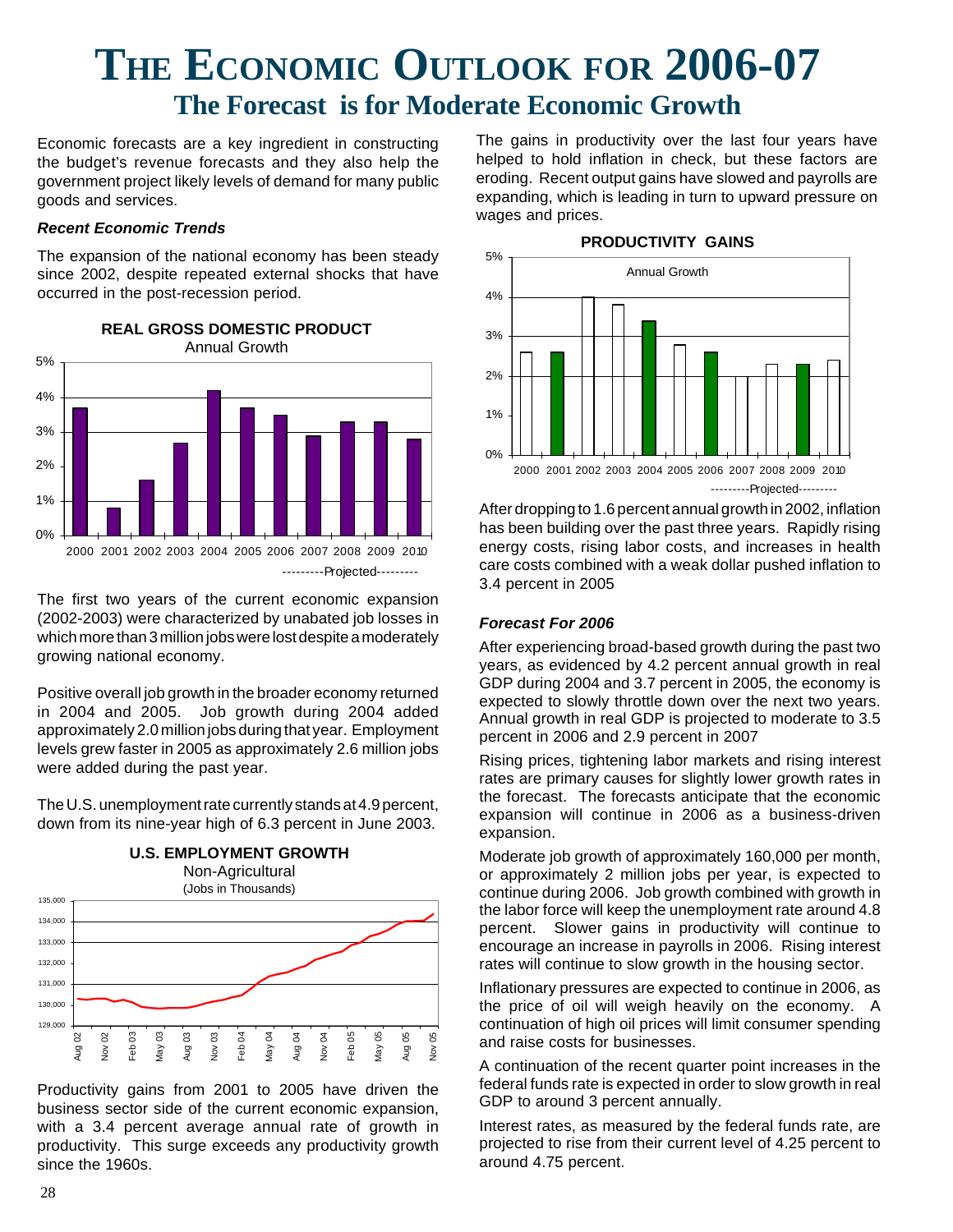

### *The Outlook for Pennsylvania*

The most recent Index of State Economic Momentum, published by State Policy Reports, indicates that the Commonwealth vaulted twelve spots to 30th in total economic momentum in the 2005 Index, as measured by the combination of population growth, personal income growth, and employment growth.

Pennsylvania had been ranked 42nd in total economic momentum the same index in 2004; it now currently outranks all surrounding states except Maryland and Delaware.

The Commonwealth ranked 26th in personal income growth in the 2005 Index, an improvement over the 35th ranking in that category in the same study from 2004 and a 38th ranking in 2003.

In the 2005 Index, Pennsylvania ranked 29th in employment growth, which represents an improvement on the Commonwealth's ranking of 43rd in 2004.

In terms of population growth, Pennsylvania continues to lag behind the national average, ranking 43rd in percent growth in population for 2005. If not for this last factor, Pennsylvania's economy would have ranked even higher than 30th in the Index of State Economic Momentum.

Pennsylvania's labor market started to grow significantly in mid-2003. The growth continued through all of 2004 and 2005.

In 2005 Pennsylvania experienced continued job creation and somewhat slower growth in the overall labor force. This led to a decline in Pennsylvania's unemployment rate, to a low of 4.6 in October 2005.

To date, the Pennsylvania economy has generated more than 100,000 new jobs in the past three years. By November 2005, total non-farm jobs reached a record high of 5.73 million.

Despite an initially slow recovery and continued job losses through 2003, the Commonwealth's growth in real personal income outperformed the national average in 2001 and 2002 and closely trailed growth nationally in 2003.

Personal income growth in Pennsylvania has remained strong and positive. In fact, the Commonwealth actually outperformed the U.S. in terms of annual percent growth in real personal income in 2005. This performance indicates both a strengthening state economy as well as a tightening state labor market.

Thanks to enhanced economic development efforts, an improving business climate (with business costs now roughly equal to the national average) and a strong pattern of positive job creation, Pennsylvania's economy is poised for growth in the near term.

| Forecast Change in<br>Key US Economic Indicators<br>Annual Percentage Growth* |      |                   |                   |                   |  |  |
|-------------------------------------------------------------------------------|------|-------------------|-------------------|-------------------|--|--|
| Indicator                                                                     | 2004 | 2005 <sub>p</sub> | 2006 <sub>p</sub> | 2007 <sub>p</sub> |  |  |
| Nominal GDP                                                                   | 7.0  | 6.5               | 6.1               | 4.8               |  |  |
| Real GDP                                                                      | 4.2  | 3.7               | 3.5               | 2.9               |  |  |
| Real Personal<br>Consumption                                                  | 3.9  | 3.5               | 3.2               | 3.3               |  |  |
| Corporate Profits<br>(After Tax)                                              | 11.8 | 35.3              | 5.8               | $-2.0$            |  |  |
| Unemployment Rate<br>(Rate)                                                   | 5.5  | 5.1               | 4.8               | 4.9               |  |  |
| CPI                                                                           | 2.7  | 3.4               | 2.5               | 1.4               |  |  |
| Federal Funds (Rate)                                                          | 1.3  | 3.2               | 4.7               | 4.8               |  |  |

\*Assumptions contained herein as well as others are incorporated in the 2006-07 fiscal year revenue estimates.

p=projected